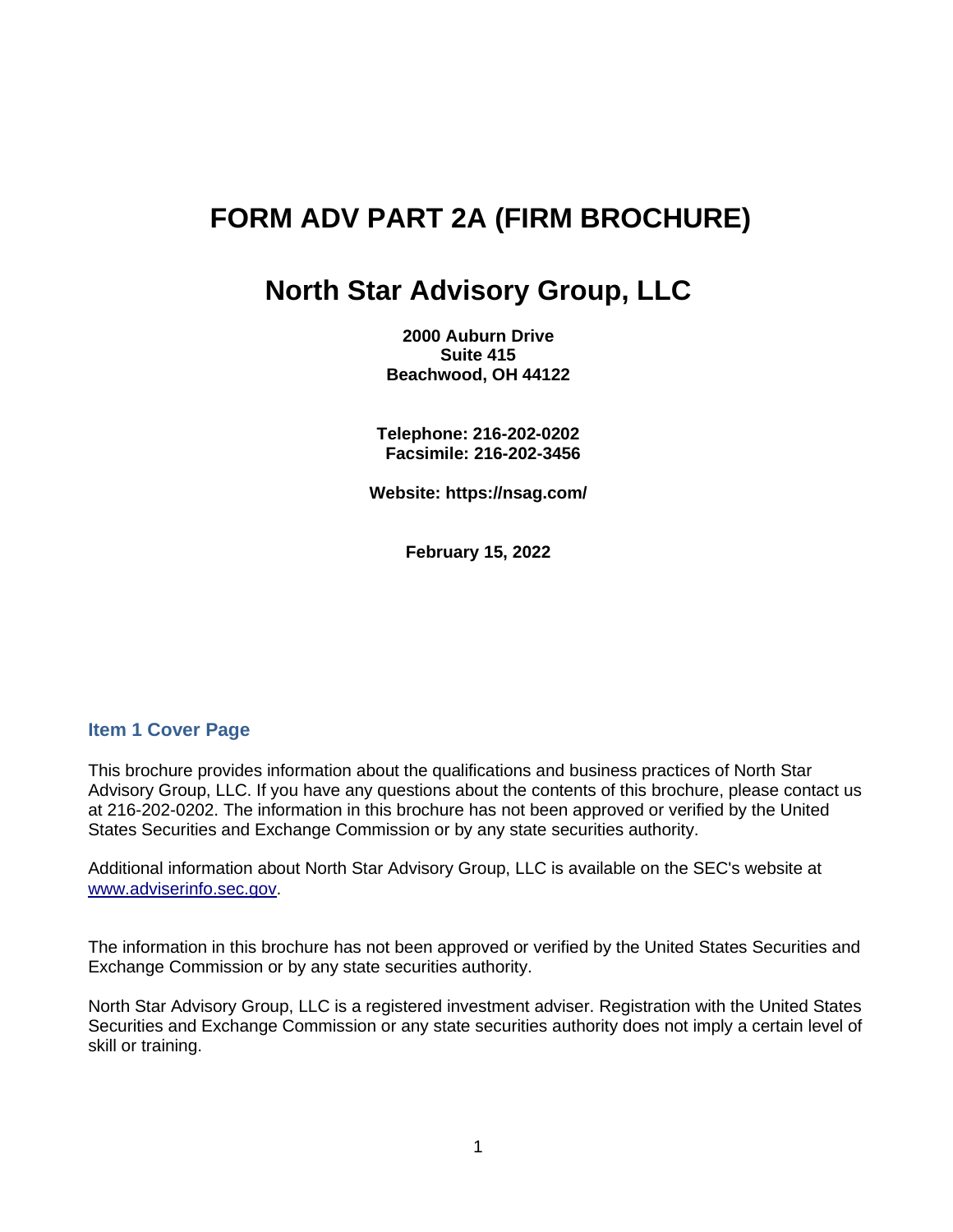# **Item 2 Material Changes**

Form ADV Part 2 requires registered investment advisers to amend their brochure when information becomes materially inaccurate. If there are any material changes to an adviser's disclosure brochure, the adviser is required to notify you and provide you with a description of the material changes.

Generally, North Star Advisory Group, LLC will notify clients of material changes on an annual basis. However, where we determine that an interim notification is either meaningful or required, we will notify our clients promptly. In either case, we will notify our clients in a separate document.

Since the filing of our last annual updating amendment of Form ADV, Part 2A (Firm Brochure), dated January 14, 2021 we have the following changes to report:

- Item 4 The firm updated Assets under Management as of December 31, 2021.
- Item 18 The firm received a Paycheck Protection Program ("PPP") Loan in 2020. The firm met the forgiveness requirements, and the PPP loan was forgiven in 2021. The disclosure information related to this PPP loan has been removed.
- There were no Material Changes to date in 2021.

This Firm Brochure dated February 15, 2022 replaces the Firm Brochure dated January 14, 2021.

## **Full Brochure Availability**

The Firm Brochure for North Star Advisory Group, LLC is available by contacting us at 216-202-0202.

In 2022, all new clients are being provided a full copy of our brochure.

The Firm Brochure is available online at: https//www.nsag.com/about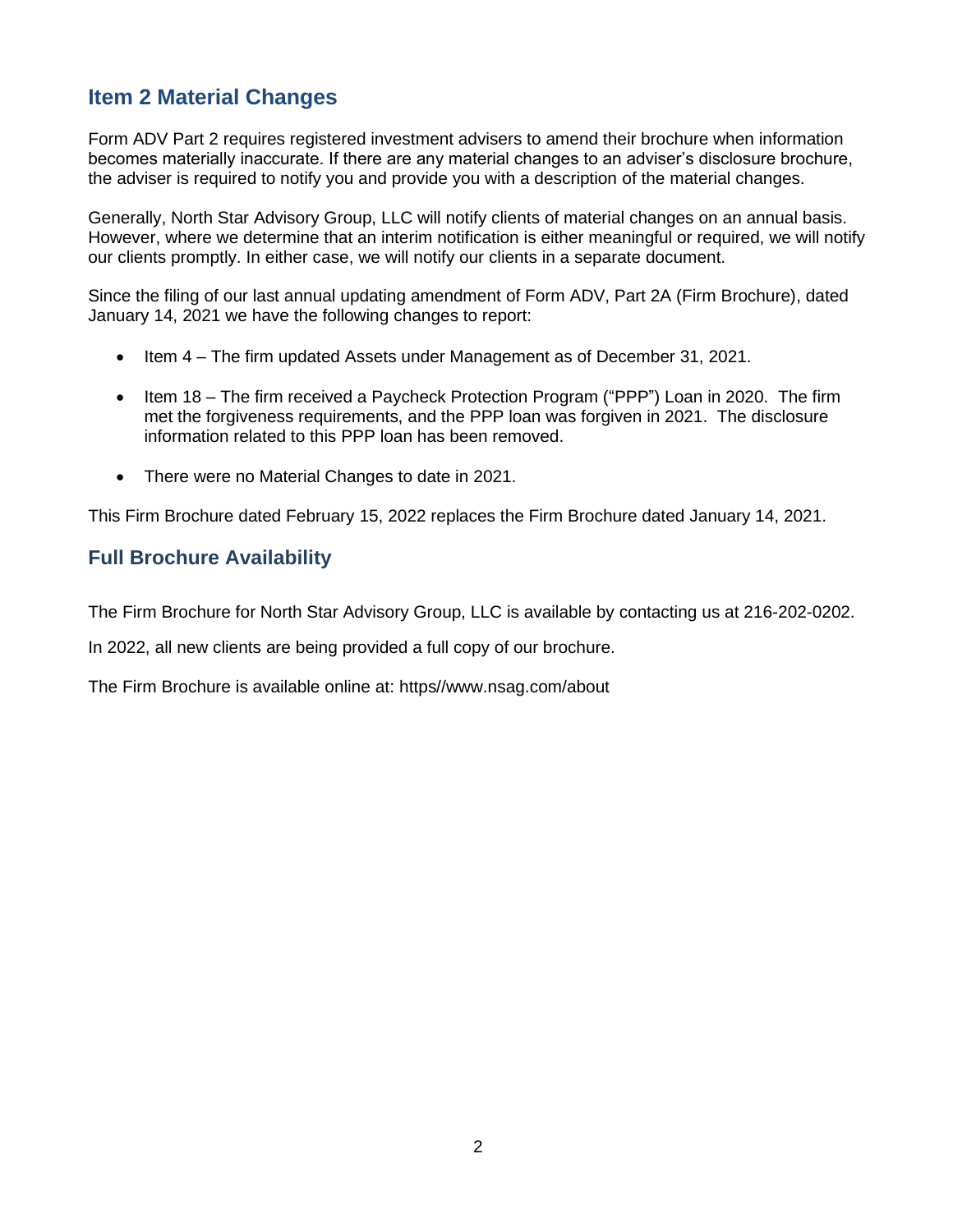# **Item 3 Table of Contents**

| Item#          | <b>Subject</b>                                                       | Page # |
|----------------|----------------------------------------------------------------------|--------|
|                | Cover Page                                                           |        |
| $\overline{2}$ | <b>Material Changes</b>                                              | 2      |
| 3              | <b>Table of Contents</b>                                             | 3      |
| 4              | <b>Advisory Business</b>                                             | 4      |
| 5              | Fees and Compensation                                                | 8      |
| 6              | Performance-Based Fees and Side-By-Side Management                   | 11     |
| 7              | <b>Types of Clients</b>                                              | 11     |
| 8              | Methods of Analysis, Investment Strategies and Risk of Loss          | 12     |
| 9              | Disciplinary Information                                             | 14     |
| 10             | Other Financial Industry Activities and Affiliations                 | 15     |
| 11             | Code of Ethics, Participation or Interest in Client Transactions and | 16     |
|                | <b>Personal Trading</b>                                              |        |
| 12             | <b>Brokerage Practices</b>                                           | 16     |
| 13             | <b>Review of Accounts</b>                                            | 18     |
| 14             | <b>Client Referrals and Other Compensation</b>                       | 19     |
| 15             | Custody                                                              | 19     |
| 16             | <b>Investment Discretion</b>                                         | 20     |
| 17             | <b>Voting Client Securities</b>                                      | 21     |
| 18             | <b>Financial Information</b>                                         | 21     |
| 19             | Requirements for State-Registered Advisers                           | 22     |
| 20             | <b>Additional Information</b>                                        | 23     |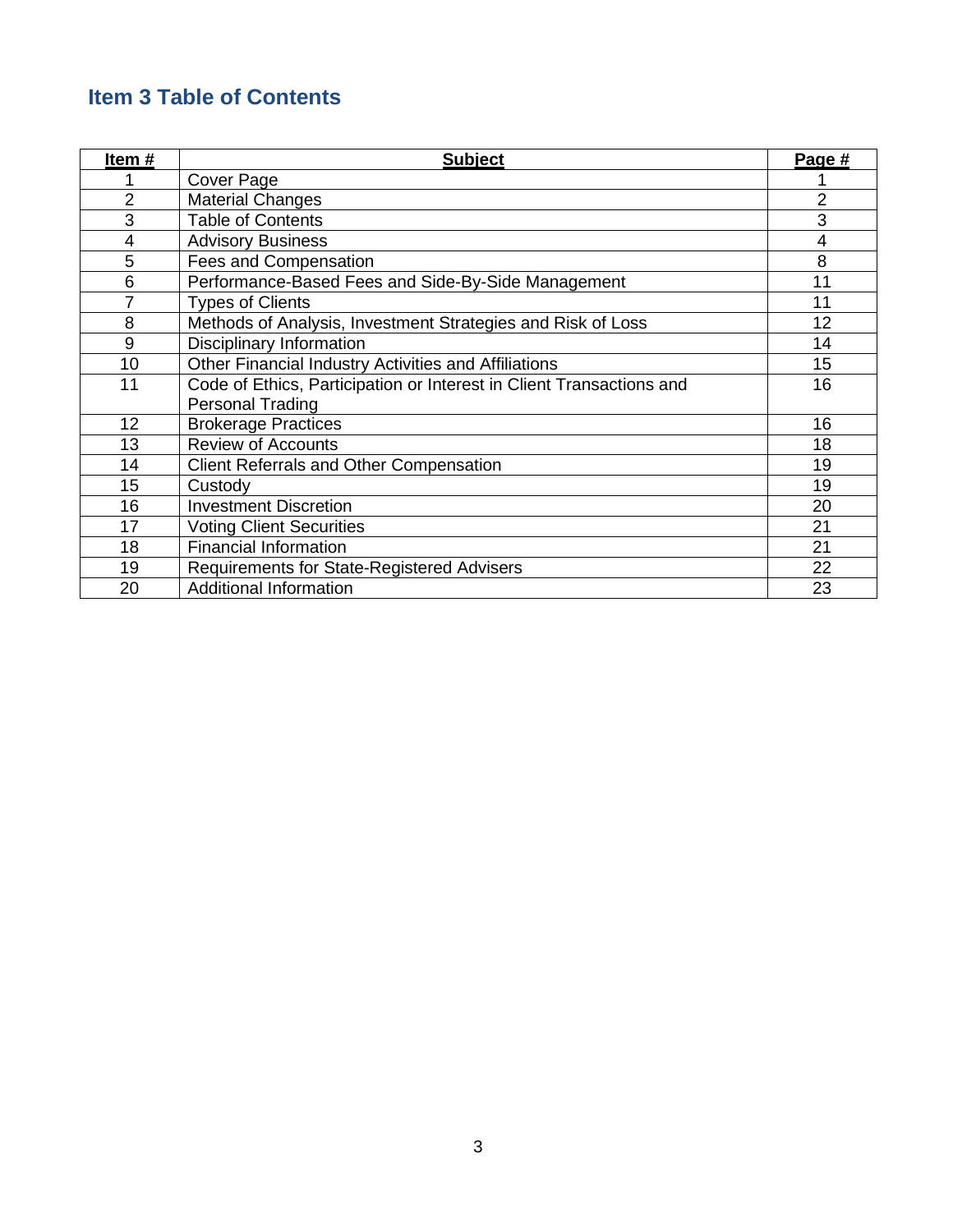# **Item 4 Advisory Business**

#### **Firm Description**

North Star Advisory Group, LLC ("NSAG") is a registered investment adviser primarily based in Beachwood, Ohio. We are organized as a limited liability company under the laws of the State of Ohio. We have been providing investment advisory services since 2014.

### **Principal Owner**

Mark Kangas is our principal owner.

#### **Types of Advisory Services**

Currently, we offer the following investment advisory services, which are personalized to each individual client:

- Portfolio Management Services
- Financial Planning Services
- Selection of Other Advisers
- Pension Consulting Services
- Advisory Services to Retirement Plans
- Sub-Advisory Services
- Real Estate Consulting Services
- Antiques and Collectables Consulting Services

The following paragraphs describe our services and fees. Please refer to the description of each investment advisory service listed below for information on how we tailor our advisory services to your individual needs. As used in this brochure, the words "we", "our" and "us" refer to North Star Advisory Group, LLC and the words "you", "your" and "client" refer to you as either a client or prospective client of our firm. The use of these terms is not intended to imply that there is more than one individual associated with this firm.

## *Portfolio Management Services*

We offer discretionary and non-discretionary portfolio management services. Our investment advice is tailored to meet our clients' needs and investment objectives. If you retain our firm for portfolio management services, we will meet with you to determine your investment objectives, risk tolerance, and other relevant information at the beginning of our advisory relationship. We will use the information we gather to develop a strategy that enables our firm to give you continuous and focused investment advice and/or to make investments on your behalf. As part of our portfolio management services, we may customize an investment portfolio for you according to your risk tolerance and investing objectives. We may also invest your assets using a predefined strategy, or we may invest your assets according to one or more model portfolios developed by our firm. Once we construct an investment portfolio for you, or select a model portfolio, we will monitor your portfolio's performance on an ongoing basis, and will rebalance the portfolio as required by changes in market conditions and in your financial circumstances.

If you participate in our discretionary portfolio management services, we require you to grant our firm discretionary authority to manage your account. Discretionary authorization will allow us to determine the specific securities, and the amount of securities, to be purchased or sold for your account without your approval prior to each transaction. Discretionary authority is typically granted by the investment advisory agreement you sign with our firm and the appropriate trading authorization forms. You may limit our discretionary authority (for example, limiting the types of securities that can be purchased or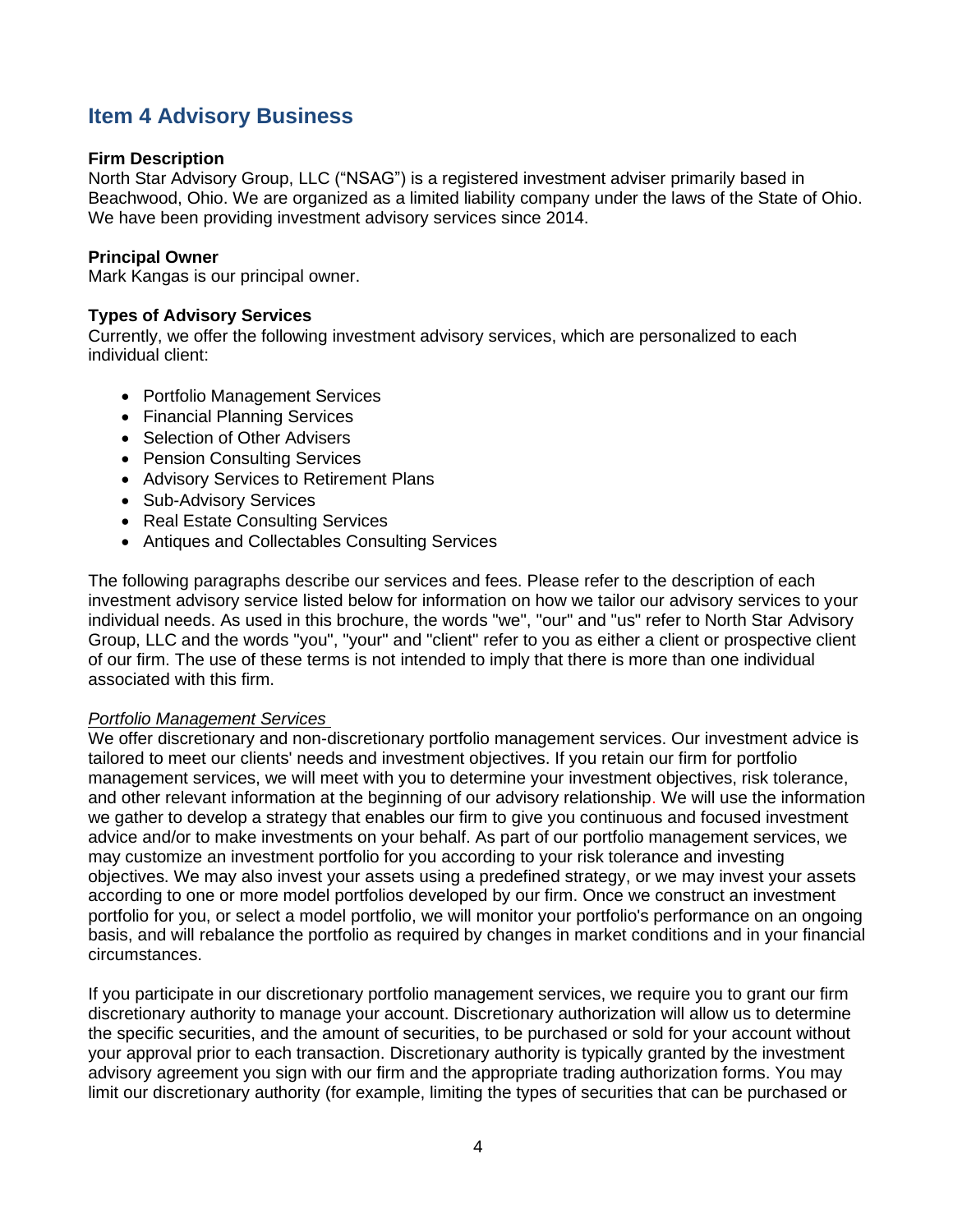sold for your account) by providing our firm with your restrictions and guidelines in writing. If you enter into non-discretionary arrangements with our firm, we must obtain your approval prior to executing any transactions on behalf of your account.

As part of our portfolio management services, we may use one or more sub-advisers to manage a portion of your account on a discretionary basis. The sub-adviser(s) may use one or more of their model portfolios to manage your account. We will regularly monitor the performance of your accounts managed by sub-adviser(s), and may hire and fire any sub-adviser without your prior approval. We may pay a portion of our advisory fee to the sub-adviser(s) we use; however, you will not pay our firm a higher advisory fee as a result of any sub-advisory relationships.

#### *Financial Planning Services*

We offer financial planning services which typically involve providing a variety of advisory services to clients regarding the management of their financial resources based upon an analysis of their individual needs. These services can range from broad, comprehensive, financial planning to consultative or single subject planning. If you retain our firm for financial planning services, we will meet with you to gather information about your financial circumstances and objectives. We may also use financial planning software to determine your current financial position and to define and quantify your long-term goals and objectives. Once we specify those long-term objectives (both financial and non-financial), we will develop shorter-term, targeted objectives. Once we review and analyze the information you provide to our firm and the data derived from our financial planning software, we will deliver a written plan to you, designed to help you achieve your stated financial goals and objectives.

Financial plans are based on your financial situation at the time we present the plan to you, and on the financial information you provide to us. You must promptly notify our firm if your financial situation, goals, objectives, or needs change.

You are under no obligation to act on our financial planning recommendations. Should you choose to act on any of our recommendations, you are not obligated to implement the financial plan through any of our other investment advisory services. Moreover, you may act on our recommendations by placing securities transactions with any brokerage firm.

We review all financial plans on at least an annual basis. Additional reports will be provided to all clients who have an ongoing financial relationship with us.

#### *Selection of Other Advisers*

As part of our investment advisory services, we may recommend that you use the services of a third party money manager ("MM") to manage all, or a portion of, your investment portfolio. After gathering information about your financial situation and objectives, we will recommend that you engage a specific MM or investment program. Factors that we take into consideration when making our recommendation(s) include, but are not limited to, the following: the MM's performance, methods of analysis, fees, your financial needs, investment goals, risk tolerance, and investment objectives. We will periodically monitor the MM(s)' performance to ensure its management and investment style remains aligned with your investment goals and objectives.

#### *Pension Consulting Services*

We offer pension consulting services to employee benefit plans and their fiduciaries based upon the needs of the plan and the services requested by the plan sponsor or named fiduciary. In general, these services may include an existing plan review and analysis, plan-level advice regarding fund selection and investment options, education services to plan participants, investment performance monitoring, and/or ongoing consulting. These pension consulting services will generally be non-discretionary and advisory in nature. The ultimate decision to act on behalf of the plan shall remain with the plan sponsor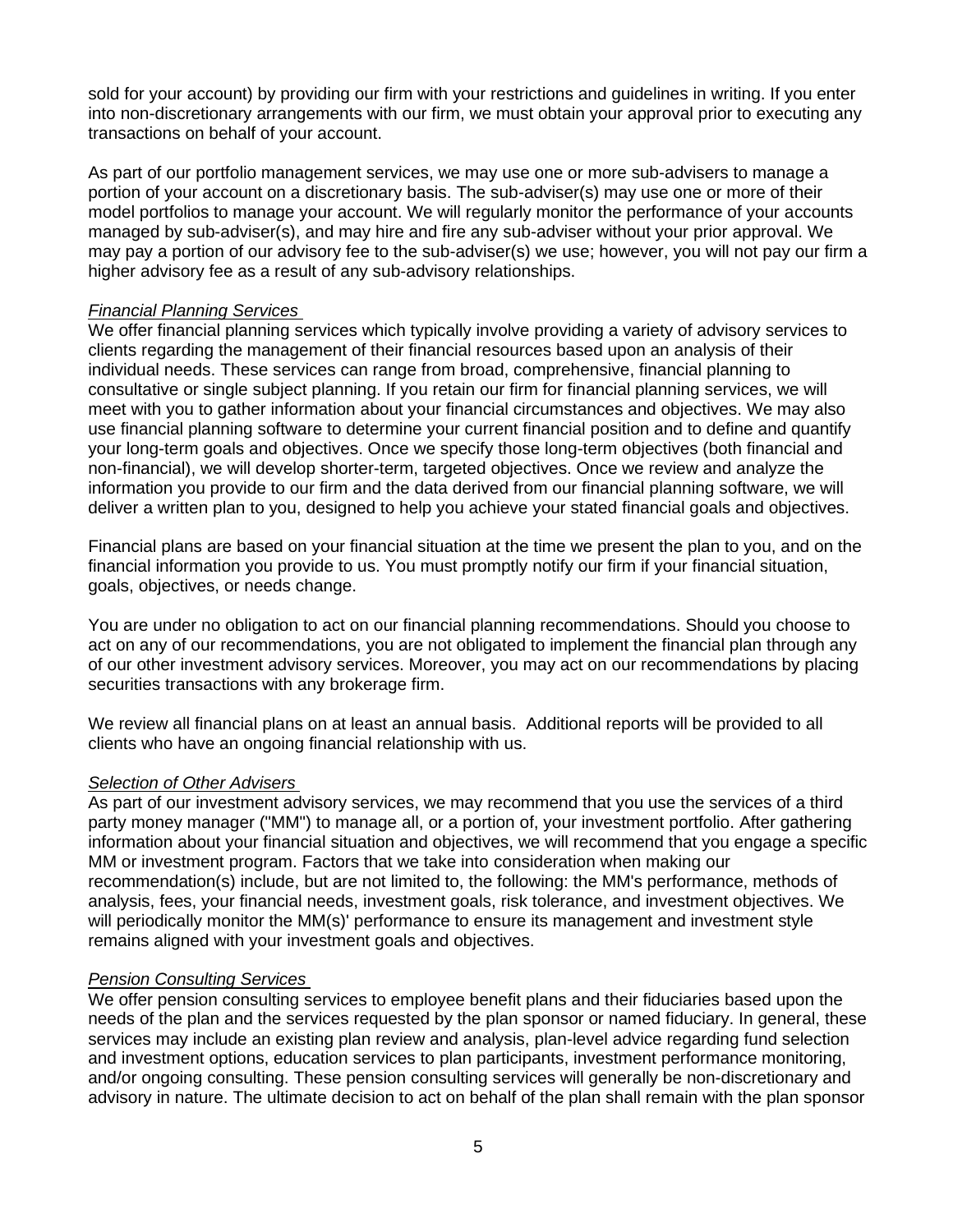or other named fiduciary.

We may also assist with participant enrollment meetings and provide investment-related educational seminars to plan participants on such topics as:

- Diversification
- Asset allocation
- Risk tolerance
- Time horizon

Our educational seminars may include other investment-related topics specific to the particular plan.

We may also provide additional types of pension consulting services to plans on an individually negotiated basis. All services, whether discussed above or customized for the plan based upon requirements from the plan fiduciaries (which may include additional plan-level or participant-level services) shall be detailed in a written agreement and be consistent with the parameters set forth in the plan documents.

Either party to the pension consulting agreement may terminate the agreement upon 30 days' written notice to the other party. The pension consulting fees will be prorated for the quarter in which the termination notice is given and any unearned fees will be refunded to the client.

## *Advisory Services to Retirement Plans*

As disclosed above, we offer various levels of advisory and consulting services to employee benefit plans ("Plan") and to the participants of such plans ("Participants"). The services are designed to assist plan sponsors in meeting their management and fiduciary obligations to Participants under the Employee Retirement Income Securities Act ("ERISA"). Pursuant to adopted regulations of the U.S. Department of Labor under ERISA Section 408(b)(2), we are required to provide the Plan's responsible plan fiduciary (the person who has the authority to engage us as an investment adviser to the Plan) with a written statement of the services we provide to the Plan, the compensation we receive for providing those services, and our status (which is described below).

The services we provide to your Plan are described above, and in the service agreement that you will sign with our firm. Our compensation for these services is described below, at Item 5, and also in the service agreement. We may, with consent of the Plan, and in accordance with Plan documents, bill out-of pocket expenses (such as overnight mailings, messenger, translation fees, etc.) at cost. We do not reasonably expect to receive any other compensation, direct or indirect, for the services we provide to the Plan or Participants. Nonetheless, since Associated Persons of our firm are licensed insurance agents, these individuals may receive fees, revenue sharing or other forms of indirect compensation in connection with Insurance investments. If we receive any other compensation for such services, we will (i) offset the compensation against our stated fees, and (ii) we will promptly disclose the amount of such compensation, the services rendered for such compensation and the payer of such compensation to the retirement plan.

In providing services to the Plan and Participants, our status is that of an investment adviser registered with the State of Ohio and other state securities authorities and we are not subject to any disqualifications under Section 411 of ERISA. In performing fiduciary services, we are acting as a nondiscretionary fiduciary of the Plan as defined in Section 3(21), only. We do not act as a discretionary "investment manager" of the Plan as defined in Section 3(38) under ERISA.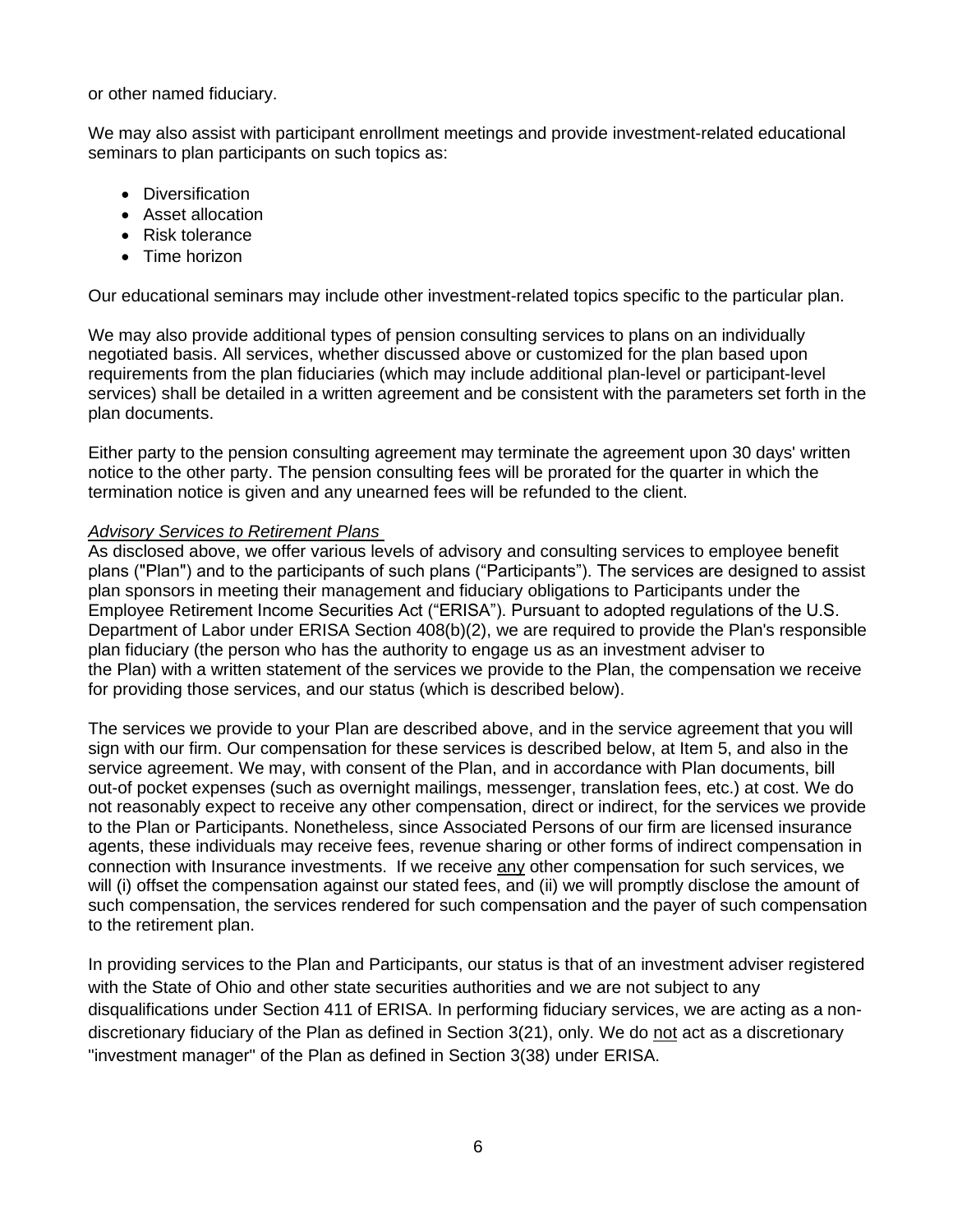## Sub-Advisory Services

We offer sub-advisory services to unaffiliated third party money managers (the "Primary Investment Adviser"). As part of these services, we will provide model portfolios, which the Primary Investment Adviser selects for their clients. We will not directly manage the Primary Investment Adviser's individual client accounts. The Primary Investment Adviser will be responsible for selecting the appropriate model for its clients.

#### *Real Estate Consulting Services*

We offer consulting services concerning real estate. This service primarily involves advising clients on liquidation strategies for real estate and managing potential capital gains.

#### *Antiques and Collectables Consulting Services*

We offer consulting services concerning antiques and collectables. This service primarily involves advising clients on the collectability, potential financial appreciation, capital gains management, business strategies and liquidation strategies of various types of antiques and collectables.

#### **Tailored Relationships**

Clients can engage our firm to manage all or a portion of their assets on a discretionary or nondiscretionary basis. We primarily offer advice on fixed income products such as municipal securities and bonds and on investment company securities such as mutual funds and exchange traded funds ("ETFs"). Additionally, we may advise you on any type of investment that we deem appropriate based on your stated goals and objectives. We may also provide advice on any type of investment held in your portfolio at the inception of our advisory relationship.

NSAG also may render non-discretionary investment management services to clients relative to their individual employer-sponsored retirement plans, or other products that may not be held by the client's primary custodian. In so doing, NSAG either directs or recommends the allocation of client assets among the various investment options that are available with the plan. Client assets are maintained at the specific insurance company or custodian designated by the plan.

NSAG tailors its advisory services to the individual needs of clients. NSAG consults with clients initially and on an ongoing basis to determine risk tolerance, time horizon and other factors that may impact the clients' investment needs. NSAG ensures that clients' investments are suitable for their investment needs, goals, objectives and risk tolerance.

Clients are advised to promptly notify NSAG if there are changes in their financial situation or investment objectives or if they wish to impose any reasonable restrictions upon NSAG's management services.

You may request that we refrain from investing in particular securities or certain types of securities. You must provide these restrictions to our firm in writing. Clients may impose reasonable restrictions or mandates on the management of their account (e.g., require that a portion of their assets be invested in socially responsible funds) if, in NSAG's sole discretion, the conditions will not materially impact the performance of a portfolio strategy or prove overly burdensome to its management efforts.

## **Wrap Fee Programs**

NSAG does not offer a wrap fee program.

## **Assets Under Management**

As of December 31, 2021, we provide continuous management services for \$133,556,509 in client assets on a discretionary basis and \$17,882,314 on a non-discretionary basis.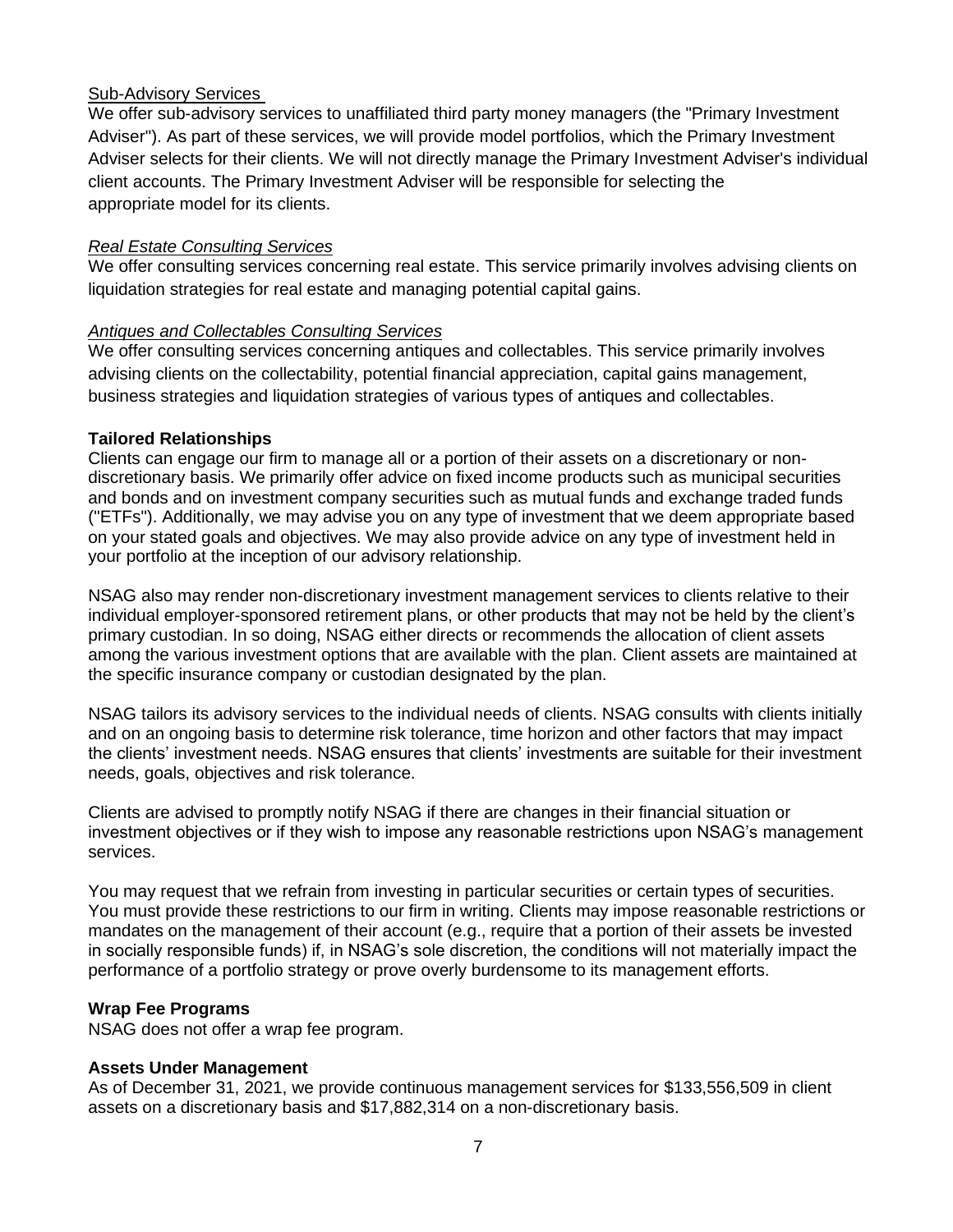# **Item 5 Fees and Compensation**

## **Description & Fee Billing**

#### *Portfolio Management Services*

Our fee for portfolio management services is based on a percentage of your assets we manage. The fee is 1.00% of assets under management, unless otherwise agreed to and specified in writing in the asset Management Agreement. Our advisory fee is negotiable, depending on individual client circumstances.

Our annual portfolio management fee is billed and payable quarterly in advance based on the value of your account on the last day of the previous quarter. When the Account is opened, the Advisory Fee is billed for the remainder of the current billing period and is based on the initial contribution. The initial payment will become due in full on the date of inception.

Subsequent quarterly Advisory Fees will be calculated based on the Account Value as of the last business day of the previous calendar quarter and will become due the following business day. If cash or securities, or a combination thereof, amounting to at least \$100,000 are deposited to or withdrawn from your account on an individual business day in the first two months of the quarter, you authorize us to: (i) assess Advisory Fees to the deposited assets based on the value of the assets on the date of deposit for the pro rata number of days remaining in the quarter, or (ii) refund prepaid Advisory Fees based on the value of the assets on the date of withdrawal for the pro rata number of days remaining in the quarter. No additional Advisory Fees or adjustments to previously assessed Advisory Fees will be made in connection with deposits or withdrawals that occur during the last month of the quarter unless requested by you. Notwithstanding the above, we reserve the right, in our sole discretion, to process or not process fee adjustments, as applicable, when the source and destination of deposits and withdrawals involve your other fee-based advisory accounts. In addition, we may, in our sole discretion, take any action we consider fair and reasonable with respect to the application of fee adjustments based upon our review of the timing and amounts of deposits to and withdrawals from your account. Cash reserve balances will be included for billing purposes.

At our discretion, we may combine the account values of family members living in the same household to determine the applicable advisory fee. For example, we may combine account values for you and your minor children, joint accounts with your spouse, and other types of related accounts. Combining account values may increase the asset total which may also result in an increased or a reduced total advisory fee, depending upon the differences in the clients' advisory fee rates and the advisory fee rate we choose to calculate our total fee. As such, we will act in our clients' best interests and choose the lowest client fee rate when making a householding calculation, in effect reducing our total advisory fee to such clients.

We will deduct our fee directly from your account through the qualified custodian holding your funds and securities. We will deduct our advisory fee only when the following requirements are met:

- You provide our firm with written authorization permitting the fees to be paid directly from your account held by the qualified custodian.
- We send you an invoice showing the amount of the fee, the value of the assets on which the fee is based, and the specific manner in which the fee was calculated.
- The qualified custodian agrees to send you a statement, at least quarterly, indicating all amounts dispersed from your account including the amount of the advisory fee paid directly to our firm.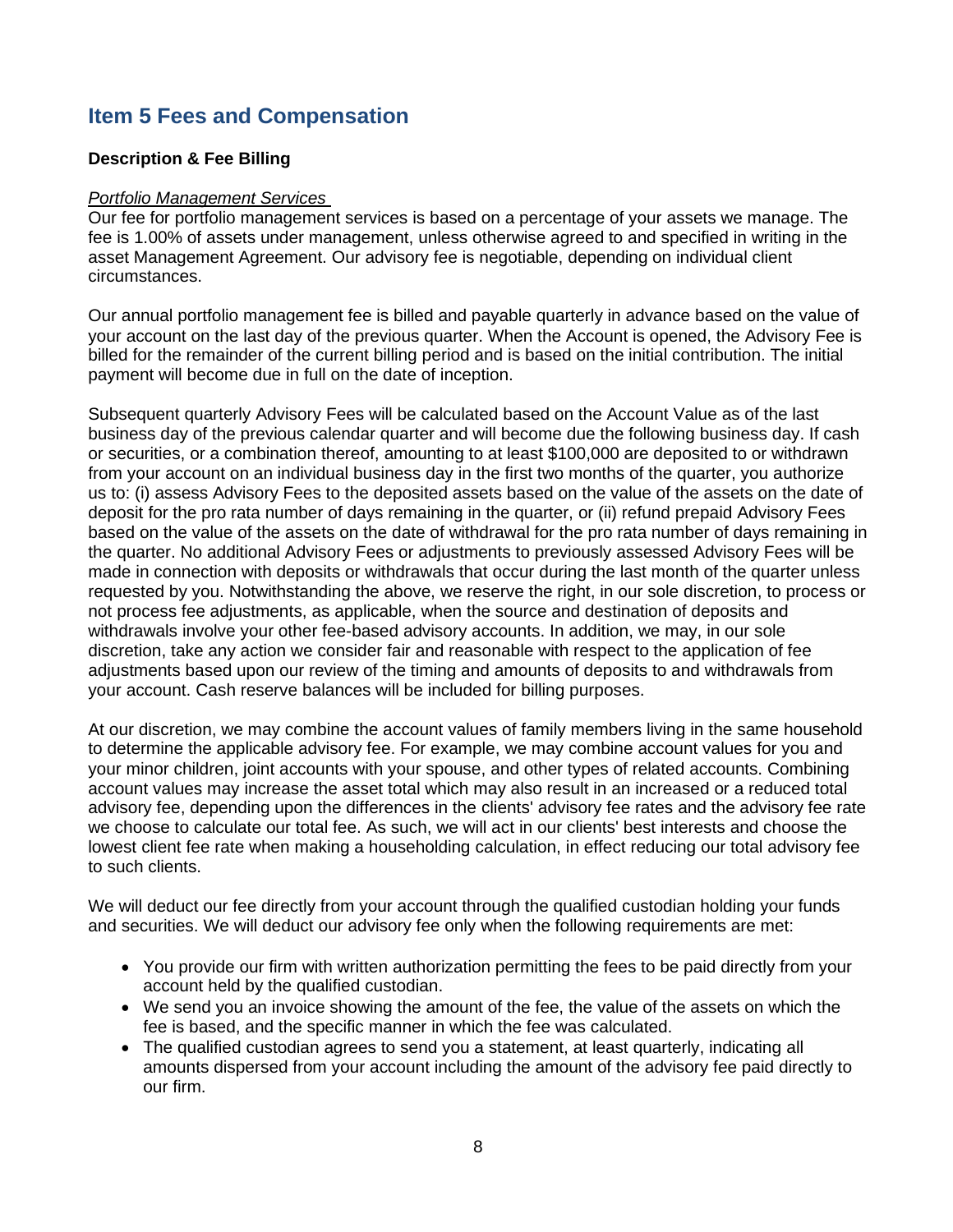You may terminate the portfolio management agreement upon 30 days' written notice to our firm. You will incur a pro rata charge for services rendered prior to the termination of the portfolio management agreement, which means you will incur advisory fees only in proportion to the number of days in the quarter for which you are a client. If you have pre-paid advisory fees that we have not yet earned, you will receive a prorated refund of those fees.

We encourage you to reconcile our invoices with the statement(s) you receive from the qualified custodian. If you find any inconsistent information between our invoice and the statement(s) you receive from the qualified custodian please call our main office number located on the cover page of this brochure.

#### *Financial Planning Services*

We charge an hourly fee of \$450 for financial planning services, which is negotiable depending on the scope and complexity of the plan, your situation, and your financial objectives. An estimate of the total time/cost will be determined at the start of the advisory relationship. In limited circumstances, the cost/time could potentially exceed the initial estimate. In such cases, we will notify you and request that you approve the additional fee. Additionally, we, at our discretion, may assess extra charges to you on additional financial planning annual reviews if you have no ongoing financial planning relationship with us, existing at the time of the review. Our charge for the review in question will be in accordance with our above financial planning fees.

Fees are due upon completion of services rendered.

At our discretion, we may offset our financial planning fees to the extent you implement the financial plan through our Portfolio Management Service.

You may terminate the financial planning agreement by providing written notice to our firm. You will incur a pro rata charge for services rendered prior to the termination of the agreement.

#### *Selection of Other Advisers*

We do not charge you a separate fee for the selection of other advisers. We will share in the advisory fee you pay directly to the MM. We anticipate the total advisory fee charged by the third party money manager to be between 2% and 2.5% of assets under management; however, the advisory fee you pay to the MM is established and payable in accordance with the brochure provided by each MM to whom you are referred. These fees may or may not be negotiable. Our compensation may differ depending upon the individual agreement we have with each MM. As such, a conflict of interest exists where our firm or persons associated with our firm has an incentive to recommend one MM over another MM with whom we have more favorable compensation arrangements or other advisory programs offered by MMs with whom we have less or no compensation arrangements.

You will be required to sign an agreement directly with the recommended MM(s). You may terminate your advisory relationship with the MM according to the terms of your agreement with the MM. You should review each MM's brochure for specific information on what relevant fees and services are respectively, charged and performed by the MM and us; what additional conflicts of interest may exist with the MM, how you may terminate your advisory relationship with the MM; and how you may receive a refund, if applicable. You should contact the MM directly for questions regarding your advisory agreement with the MM.

## *Pension Consulting Services*

The compensation arrangement for these services will not exceed 0.90% of assets under management, unless they are billed at a flat hourly or total fee. Our annual portfolio management fee is billed and payable quarterly in arrears based on the value of your account on the last day of the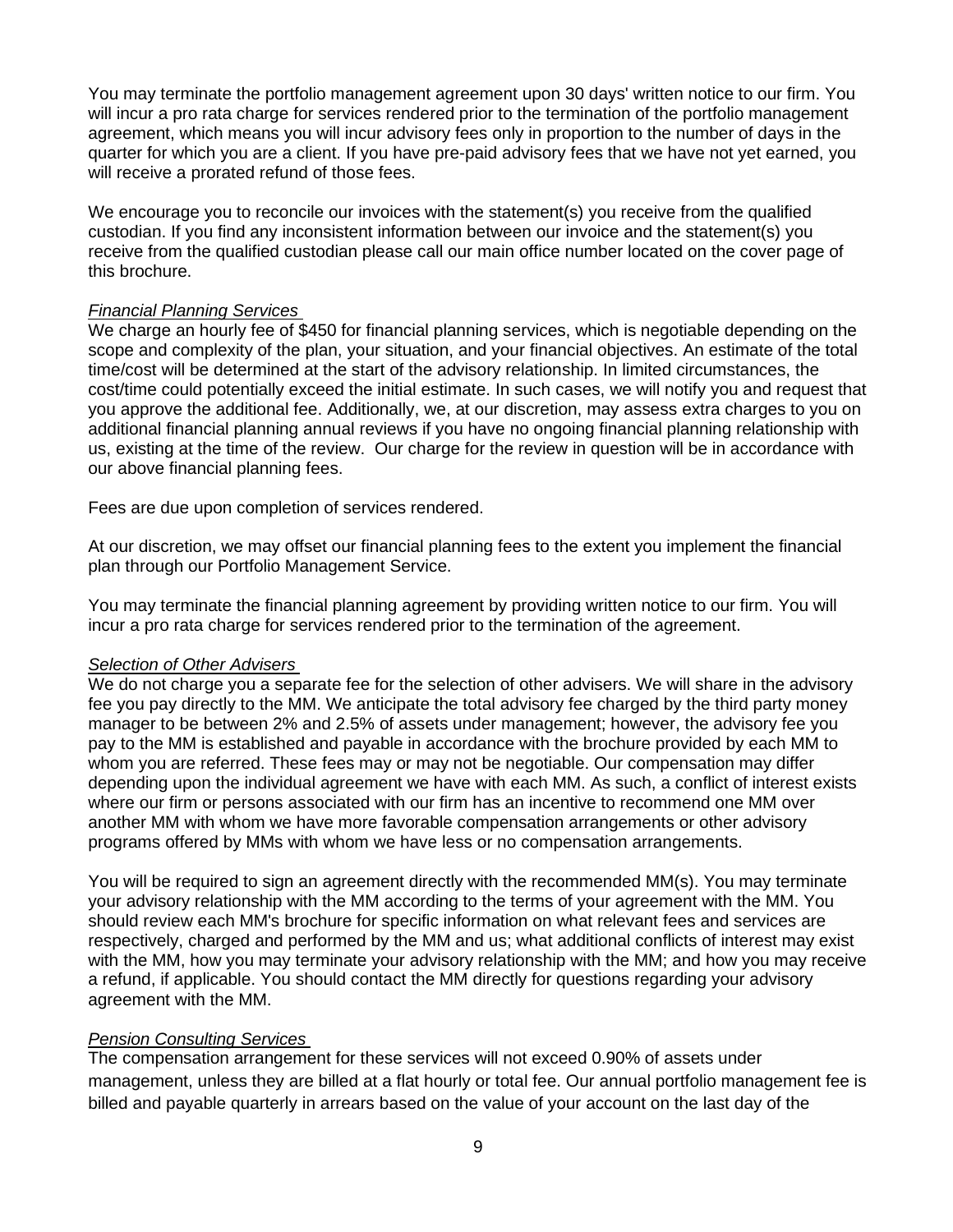## quarter.

Our advisory fees for these customized services will be negotiated with the plan sponsor or named fiduciary on a case-by-case basis.

## *Advisory Services to Retirement Plans*

The compensation arrangement for these services will not exceed 0.90% of assets under management, unless they are billed at a flat hourly or total fee. Our annual portfolio management fee is billed and payable quarterly in arrears based on the value of your account on the last day of the quarter.

Our advisory fees for these customized services will be negotiated with the plan sponsor or named fiduciary on a case-by-case basis.

## *Sub-Advisory Services*

Fees and payment arrangements are negotiable and will vary on a case-by-case basis.

## *Real Estate Consulting Services*

We charge an hourly fee of \$450 for financial planning services, which is negotiable depending on the scope and complexity of the plan, your situation, and your financial objectives. Our consulting fee is payable upon completion of the agreed upon consulting services.

## *Antiques and collectables Consulting Services*

We charge an hourly fee of \$450 for financial planning services, which is negotiable depending on the scope and complexity of the plan, your situation, and your financial objectives. Our consulting fee is payable upon completion of the agreed upon consulting services.

## **Other Fees and Expenses**

As part of our investment advisory services to you, we may invest, or recommend that you invest, in mutual funds and exchange traded funds. The fees that you pay to our firm for investment advisory services are separate and distinct from the fees and expenses charged by mutual funds or exchange traded funds (described in each fund's prospectus) to their shareholders. These fees will generally include a management fee and other fund expenses. You will also incur transaction charges and/or brokerage fees when purchasing or selling securities. These charges and fees are typically imposed by the broker-dealer or custodian through whom your account transactions are executed. We do not share in any portion of the brokerage fees/transaction charges imposed by the broker-dealer or custodian. To fully understand the total cost you will incur, you should review all the fees charged by mutual funds, exchange traded funds, our firm, and others. For information on our brokerage practices, please refer to the *Brokerage Practices* section of this brochure.

## **Fees Paid In Advance**

Management fees are charged quarterly (1/4 of annual fee) in advance based upon the quarter end value of your account and the type of account.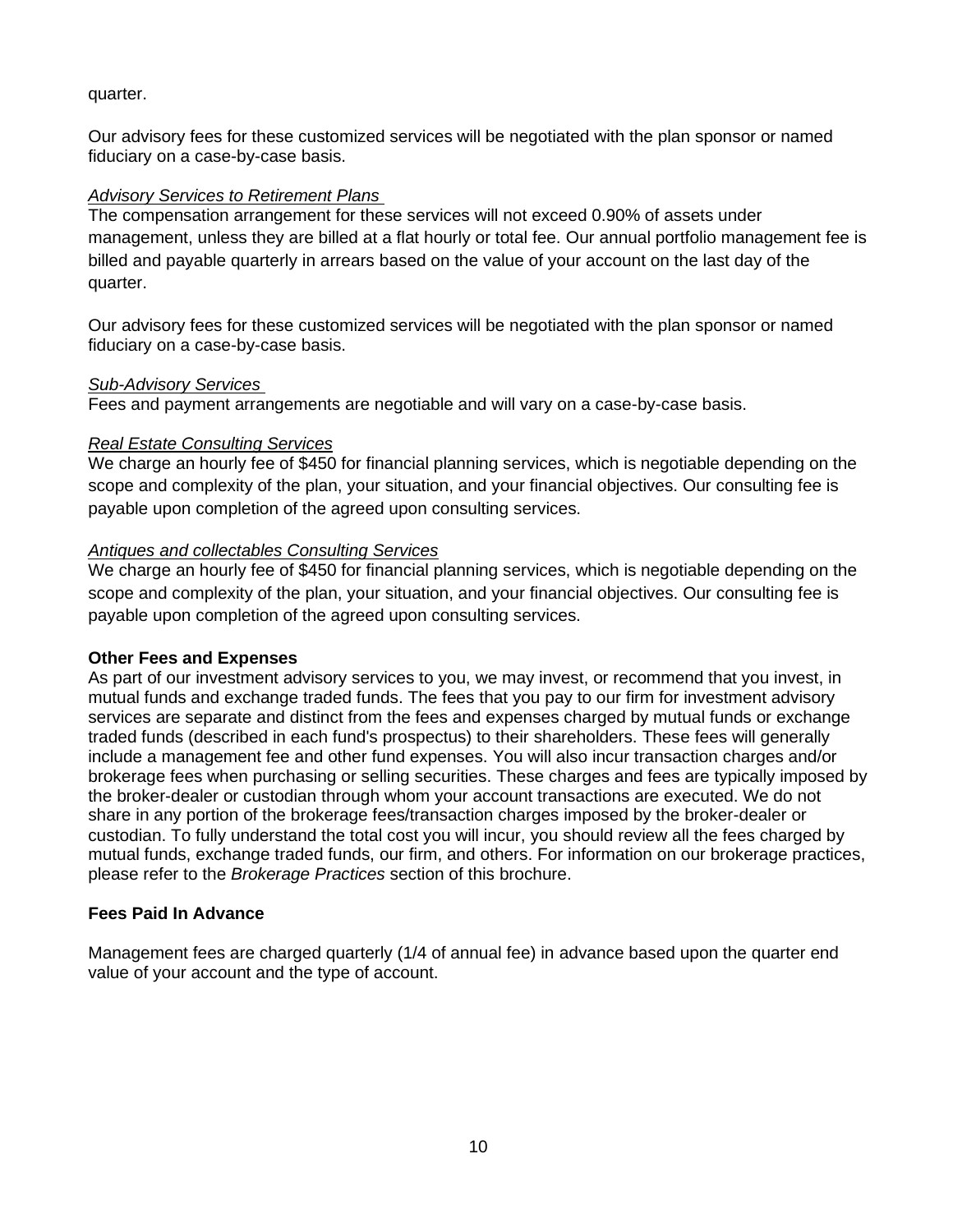Clients may terminate their advisory contract with the firm in writing, signed receipt required, at any time, and fees will be refunded on a pro-rated basis through the end of the calendar quarter. We may terminate relationships with clients, in writing, upon 30 days notice and will refund fees on a pro-rated basis through the end of the calendar quarter.

Your death will not terminate the Investment Management Agreement or authority granted to our firm to charge for management fees until we have received actual written notification of your death.

## **Additional Compensation for the Sale of Securities or Other Investment Products**

Persons providing investment advice on behalf of our firm are licensed as independent insurance agents. These persons will earn commission-based compensation for selling insurance products, including insurance products they sell to you. Insurance commissions earned by these persons are separate and in addition to our advisory fees. This practice presents a conflict of interest because persons providing investment advice on behalf of our firm who are insurance agents have an incentive to recommend insurance products to you for the purpose of generating commissions rather than solely based on your needs. You are under no obligation, contractually or otherwise, to purchase insurance products through any person affiliated with our firm.

At our discretion, we may offset our advisory fees to the extent persons associated with our firm earn commissions in their separate capacities as insurance agents.

# **Item 6 Performance-Based Fees and Side-By-Side Management**

## **Sharing of Capital Gains or Appreciation**

We do not accept performance-based fees or participate in side-by-side management. Performancebased fees are fees that are based on a share of capital gains or capital appreciation from a qualified client's account. Side-by-side management refers to the practice of managing accounts that are charged performance-based fees while at the same time managing accounts that are not charged performance-based fees. Our fees are calculated as described in the *Fees and Compensation* section above.

# **Item 7 Types of Clients**

## **Description**

We offer investment advisory services to individuals, including high net worth individuals; pension and profit sharing plans; charitable organizations; and corporations.

## **Account Minimums**

In general, we do not require a minimum dollar amount to open and maintain an advisory account; however, we have the right to terminate your Account if it falls below a minimum size which, in our sole opinion, is too small to effectively manage. For your benefit, we will also household related accounts; i.e., combining account values for you and your minor children, joint accounts with your spouse, and other types of related accounts to meet the stated minimum for breakpoints in the sale of investment company shares (mutual fund and exchange traded funds ("ETFs")) which reduce your purchasing costs of such securities.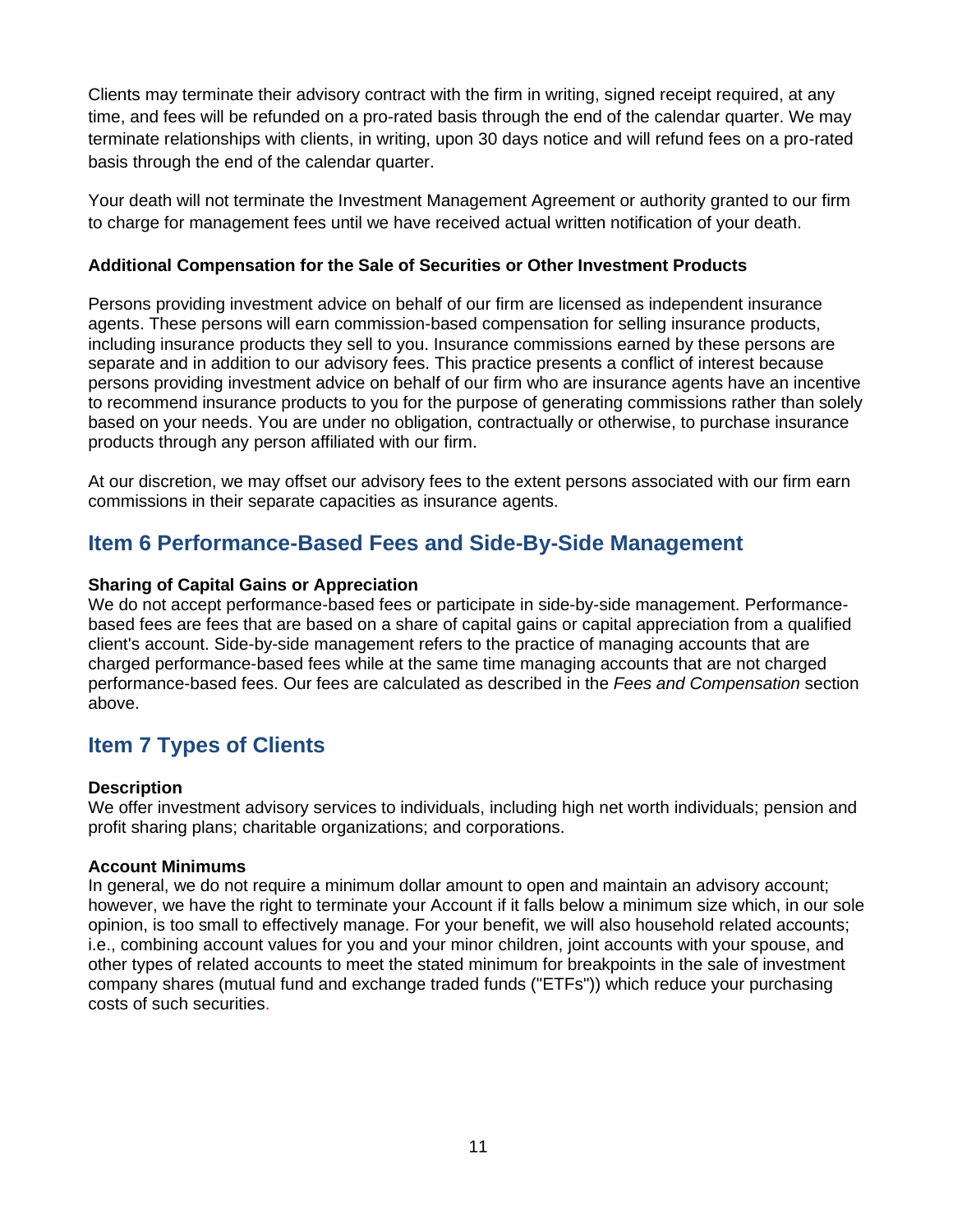# **Item 8 Methods of Analysis, Investment Strategies and Risk of Loss**

## **Methods of Analysis**

We may use one or more of the following methods of analysis or investment strategies when providing investment advice to you. We have also provided you information related to the risk(s) related to these methods of analysis.

*Charting Analysis* - involves the gathering and processing of price and volume pattern information for a particular security, sector, broad index or commodity. This price and volume pattern information is analyzed. The resulting pattern and correlation data is used to detect departures from expected performance and diversification and predict future price movements and trends.

• *Risk*: Our charting analysis may not accurately detect anomalies or predict future price movements. Current prices of securities may reflect all information known about the security and day-to-day changes in market prices of securities may follow random patterns and may not be predictable with any reliable degree of accuracy.

*Technical Analysis* - involves studying past price patterns, trends, and interrelationships in the financial markets to assess risk-adjusted performance and predict the direction of both the overall market and specific securities.

• **Risk:** The risk of market timing based on technical analysis is that our analysis may not accurately detect anomalies or predict future price movements. Current prices of securities may reflect all information known about the security and day-to-day changes in market prices of securities may follow random patterns and may not be predictable with any reliable degree of accuracy.

*Fundamental Analysis* - involves analyzing individual companies and their industry groups, such as a company's financial statements, details regarding the company's product line, the experience and expertise of the company's management, and the outlook for the company and its industry. The resulting data is used to measure the true value of the company's stock compared to the current market value.

• *Risk***:** The risk of fundamental analysis is that information obtained may be incorrect and the analysis may not provide an accurate estimate of earnings, which may be the basis for a stock's value. If securities prices adjust rapidly to new information, utilizing fundamental analysis may not result in favorable performance.

*Cyclical Analysis* - a type of technical analysis that involves evaluating recurring price patterns and trends. Economic/business cycles may not be predictable and may have many fluctuations between long term expansions and contractions.

• *Risk***:** The lengths of economic cycles may be difficult to predict with accuracy and therefore the risk of cyclical analysis is the difficulty in predicting economic trends and consequently the changing value of securities that would be affected by these changing trends.

#### **Investment Strategies**

*Long-Term Purchases* - securities, antiques and collectables purchased with the expectation that the value of those securities, antiques and collectables will grow over a relatively long period of time, generally greater than one year.

• **Risk:** Using a long-term purchase strategy generally assumes the financial markets will go up in the long-term which may not be the case. There is also the risk that the segment of the market that you are invested in or perhaps just your particular investment will go down over time even if the overall financial markets advance. Purchasing investments long-term may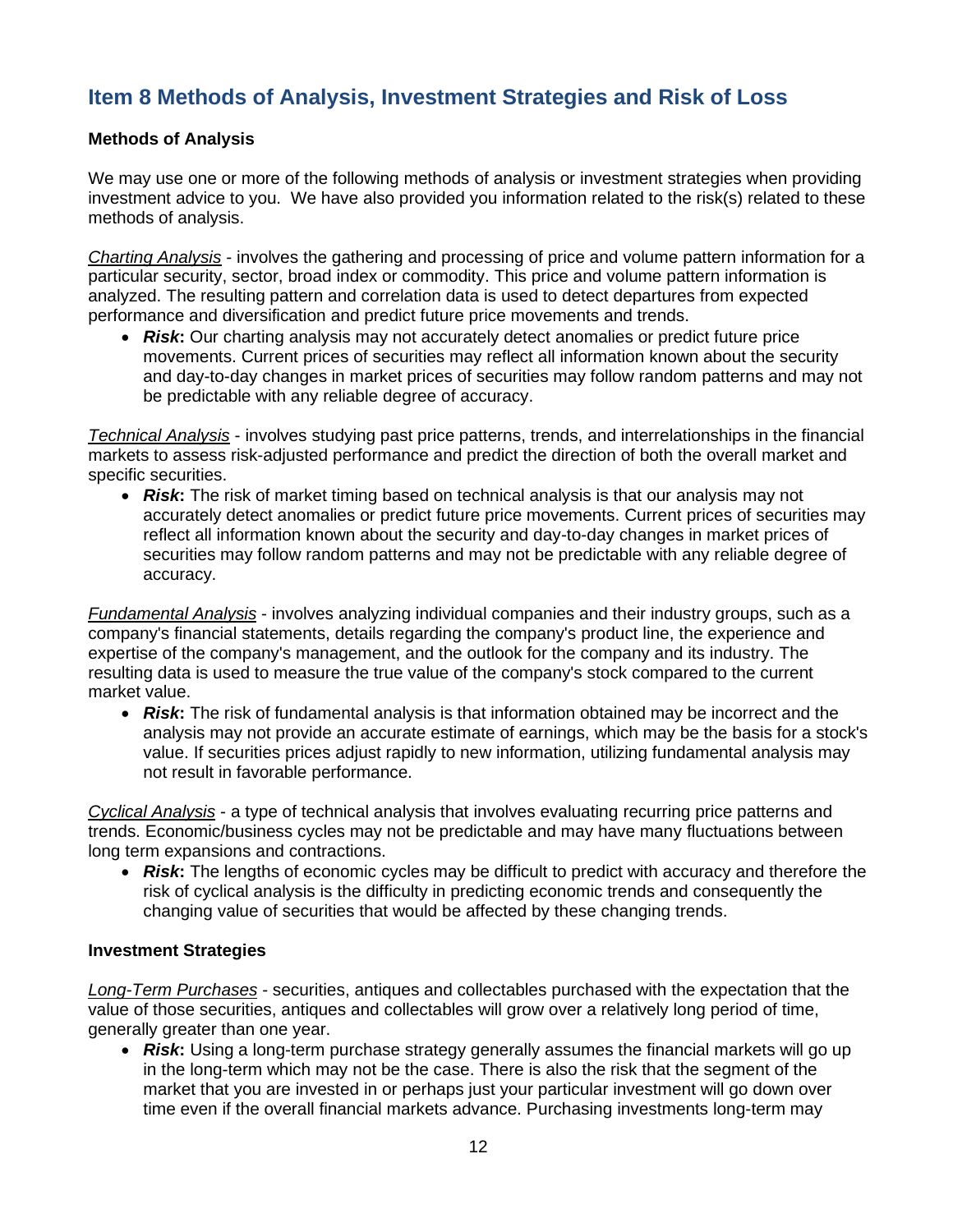create an opportunity cost - "locking-up" assets that may be better utilized in the short-term in other investments.

We may also use short-term trading, short sales, margin, and/or options as investment strategies when managing your account(s). None of these strategies are a fundamental part of our overall investment strategy, but we may use one or more occasionally when we determine that they are suitable given your stated investment objectives and tolerance for risk.

- Short-term trading generally involves selling securities within 30 days of purchasing them. This type of trading may include buying and selling securities frequently in an effort to capture significant market gains and avoid significant losses. However, there is a risk that frequent trading can negatively affect investment performance, particularly through increased brokerage and other transactional costs and taxes.
- Margin transactions involve an investor borrowing money to purchase a security with the security serving as collateral on the loan. The investor may have to deposit more cash into the account or sell a portion of the stock if the value of the shares drops sufficiently in order to maintain the margin requirements of the account. An investor's overall risk includes the amount of money invested plus the amount that was loaned to them.
- An option is the right, but not the obligation, to buy or sell a particular security at a specified price before the expiration date of the option. When an investor sells an option, he or she must deliver to the buyer a specified number of shares if the buyer exercises the option. The seller pays the buyer a premium (the market price of the option at a particular time) in exchange for writing the option. Options are complex investments and can be very risky, especially if the investor does not own the underlying stock. In certain situations, an investor's risk can be unlimited.

Our investment strategies and advice may vary depending upon each client's specific financial situation. As such, we determine investments and allocations based upon your predefined objectives, risk tolerance, time horizon, financial horizon, financial information, liquidity needs, and other various suitability factors. Your restrictions and guidelines may affect the composition of your portfolio.

## *Tax Considerations*

Our strategies and investments may have unique and significant tax implications. However, unless we specifically agree otherwise, and in writing, tax efficiency is not our primary consideration in the management of your assets. Regardless of your account size or any other factors, we strongly recommend that you consult with a tax professional regarding the investing of your assets.

## **Risk of Loss**

Investing in securities involves risk of loss that you should be prepared to bear. We do not represent or guarantee that our services or methods of analysis can or will predict future results, successfully identify market tops or bottoms, or insulate clients from losses due to market corrections or declines. We cannot offer any guarantees or promises that your financial goals and objectives will be met. Past performance is in no way an indication of future performance.

#### *Recommendation of Particular Types of Securities*

As disclosed under the *Advisory Business* section in this brochure, we primarily recommend fixed income securities such as municipal securities and bonds and investment company securities such as mutual funds and ETFs. However, we may recommend other types of investments as appropriate for you since each client has different needs and different tolerance for risk. Each type of security has its own unique set of risks associated with it and it would not be possible to list here all of the specific risks of every type of investment. Even within the same type of investment, risks can vary widely.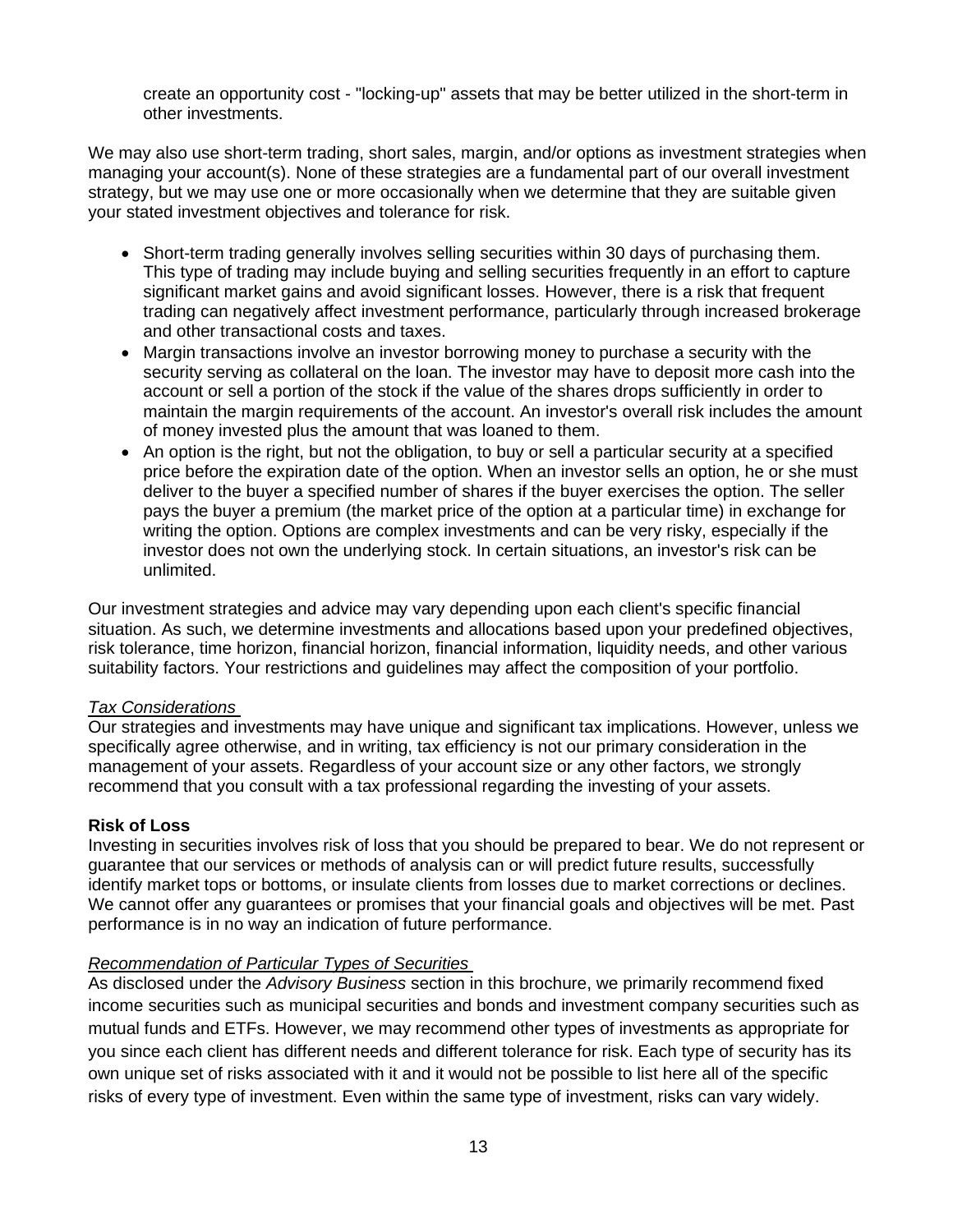However, in very general terms, the higher the anticipated return of an investment, the higher the risk of loss associated with it.

*Municipal Securities***:** Municipal securities, while generally thought of as safe, can have significant risks associated with them including, but not limited to: the credit worthiness of the governmental entity that issues the bond; the stability of the revenue stream that is used to pay the interest to the bondholders; when the bond is due to mature; and, whether or not the bond can be "called" prior to maturity. When a bond is called, it may not be possible to replace it with a bond of equal character paying the same amount of interest or yield to maturity.

*Bonds***:** Corporate debt securities (or "bonds") are typically safer investments than equity securities, but their risk can also vary widely based on: the financial health of the issuer; the risk that the issuer might default; when the bond is set to mature; and, whether or not the bond can be "called" prior to maturity. When a bond is called, it may not be possible to replace it with a bond of equal character paying the same rate of return.

*Mutual Funds and ETFs***:** Mutual funds and ETFs are professionally managed collective investment systems that pool money from many investors and invest in stocks, bonds, short-term money market instruments, other mutual funds, other securities or any combination thereof. The fund will have a manager that trades the fund's investments in accordance with the fund's investment objective. While mutual funds and ETFs generally provide diversification, risks can be significantly increased if the fund is concentrated in a particular sector of the market, primarily invests in small cap or speculative companies, uses leverage (i.e., borrows money) to a significant degree, or concentrates in a particular type of security (i.e., equities) rather than balancing the fund with different types of securities. Exchange traded funds differ from mutual funds since they can be bought and sold throughout the day like stock and their price can fluctuate throughout the day. The returns on mutual funds and ETFs can be reduced by the costs to manage the funds. Also, while some mutual funds are "no load" and charge no fee to buy into, or sell out of, the fund, other types of mutual funds do charge such fees which can also reduce returns. Mutual funds can also be "closed end" or "open end". So-called "open end" mutual funds continue to allow in new investors indefinitely whereas "closed end" funds have a fixed number of shares to sell which can limit their availability to new investors.

# **Item 9 Disciplinary Information**

## **Legal and Disciplinary**

Registered Investment advisors are required to disclose all material facts regarding any legal or disciplinary events that would be material to your evaluation of NSAG and the integrity of our management of your assets. We have no information that applies to this item.

## **Criminal or Civil Action**

Registered Investment advisors are required to disclose all material facts regarding any criminal or civil action events that would be material to your evaluation of NSAG and the integrity of our management of your assets. We have no information that applies to this item.

#### **Administrative Proceeding**

Registered Investment advisors are required to disclose all material facts regarding any administrative proceeding that would be material to your evaluation of NSAG and the integrity of our management of your assets. We have no information that applies to this item.

## **Self-Regulatory Proceeding**

Registered Investment advisors are required to disclose all material facts regarding any Self-Regulatory Organization proceedings that would be material to your evaluation of NSAG and the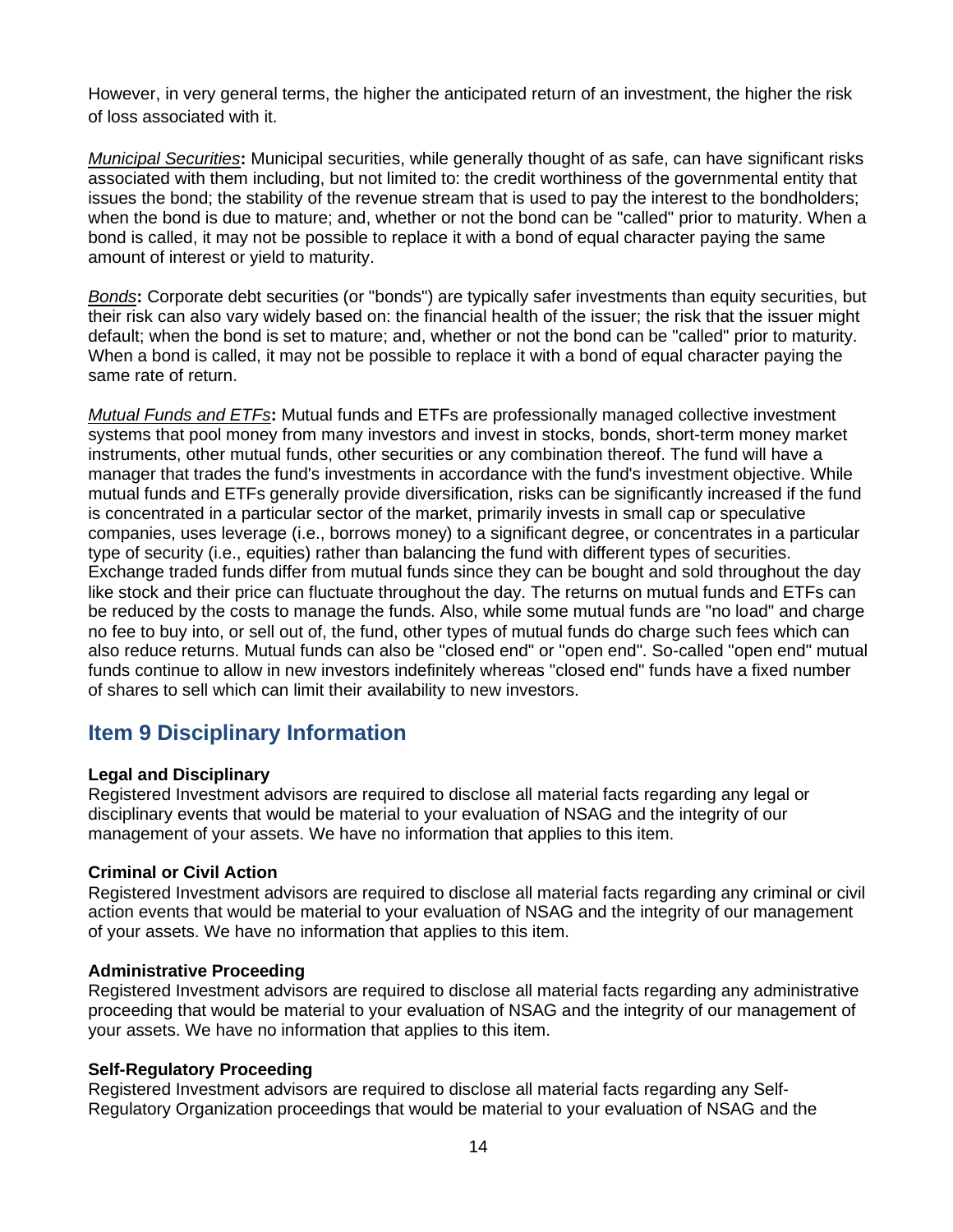integrity of our management of your assets. We have no information that applies to this item.

# **Item 10 Other Financial Industry Activities and Affiliations**

### **Broker-Dealer or Registered Representative Registrations**

The investment advisor representatives of NSAG are not registered representatives of a broker dealer or affiliated with a broker dealer.

#### **Futures Commission Merchant, Commodity Pool Operator, Commodity Trading Adviser or Associated Person**

NSAG and our staff are not affiliated with a Futures Commission Merchant, Commodity Pool Operator, or Commodity Trading Adviser.

#### **Material Relationships or Arrangements with Financial Industry**

*Insurance Affiliations* - As stated previously, in addition to being our CEO and Investment Advisor Representative, Mark Kangas is licensed as an independent insurance agent. Although Mr. Kangas does not presently engage in the sale of insurance products, if he did so in the future he would be entitled to receive commission-based compensation for such sales. The fees you pay our firm for advisory services are separate and distinct from the commissions earned by Mr. Kangas for insurance related activities. This practice presents a conflict of interest because persons providing investment advice on behalf of our firm who are insurance agents would have an incentive to recommend insurance products to you for the purpose of generating commissions rather than solely based on your needs. You are under no obligation, contractually or otherwise, to purchase insurance products through any person affiliated with our firm

NSAG has no other material relationships or arrangements with the financial industry not disclosed elsewhere in this document.

#### **Recommend or Select Other Investment Advisers**

NSAG as stated in Item 5, "*Selection of Other Advisers*", does recommend or select other investment advisors for our clients.

#### **Insurance Affiliations**

As stated previously, in addition to being our Owner and CEO/Investment Advisor Representative, Mark Kangas is licensed as an independent insurance agent. Although Mr. Kangas does engage in the sale of insurance products, if he did so in the future he would be entitled to receive commission-based compensation for such sales. The fees you pay our firm for advisory services are separate and distinct from the commissions earned by Mr. Kangas for insurance related activities. This practice presents a conflict of interest because persons providing investment advice on behalf of our firm who are insurance agents would have an incentive to recommend insurance products to you for the purpose of generating commissions rather than solely based on your needs. In an effort to mitigate this conflict of interest, our firm makes every effort to fully understand your needs, and will recommend the purchase of insurance products only to the extent that we feel such a purchase meets those needs. Any commissions that will be paid to a NSAG associate in conjunction with such purchases will be disclosed to you in advance of the purchase of an insurance product. You are under no obligation, contractually or otherwise, to purchase insurance products through any person affiliated with our firm.

#### **Other Affiliations**

Erik Keister is an attorney that has his own legal practice – Erik Keister Legal Services, LLC. Erik Keister Legal Services is a separate company from North Star Advisory Group, LLC.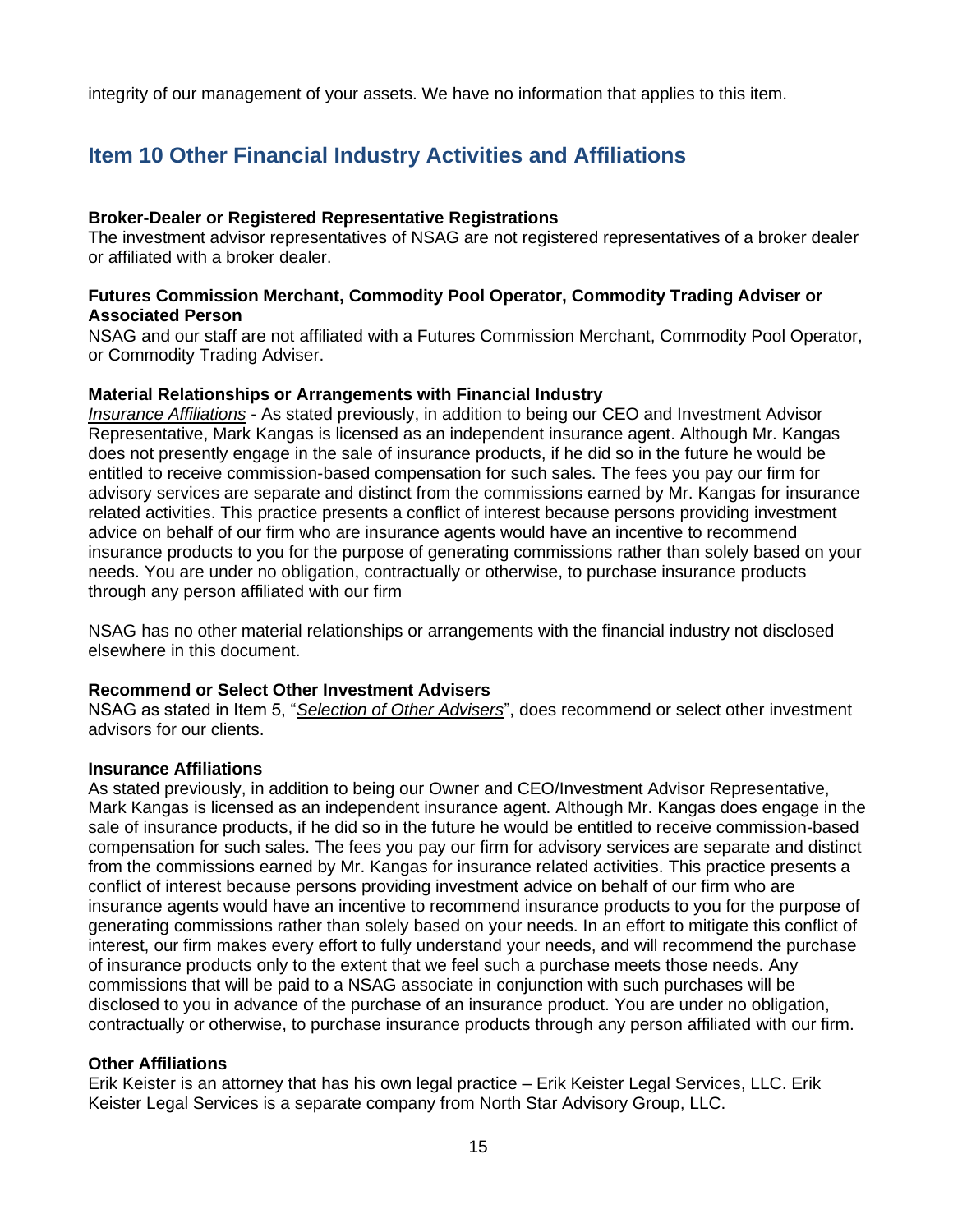# **Item 11 Code of Ethics, Participation or Interest in Client Transactions and Personal Trading**

#### **Description of Our Code of Ethics**

We strive to comply with applicable laws and regulations governing our practices. Therefore, our Code of Ethics includes guidelines for professional standards of conduct for persons associated with our firm. Our goal is to protect your interests at all times and to demonstrate our commitment to our fiduciary duties of honesty, good faith, and fair dealing with you. All persons associated with our firm are expected to adhere strictly to these guidelines. Our Code of Ethics also requires that certain persons associated with our firm submit reports of their personal account holdings and transactions to a qualified representative of our firm who will review these reports on a periodic basis. Persons associated with our firm are also required to report any violations of our Code of Ethics. Additionally, we maintain and enforce written policies reasonably designed to prevent the misuse or dissemination of material, non-public information about you or your account holdings by persons associated with our firm.

Clients or prospective clients may obtain a copy of our Code of Ethics by contacting us at the telephone number on the cover page of this brochure.

#### **Recommend Securities with Material Financial Interest**

NSAG and its investment advisor representatives do not have any material financial interest in any public companies. Neither our firm nor any persons associated with our firm has any material financial interest in client transactions beyond the provision of investment advisory services as disclosed in this brochure.

#### **Invest in Same Securities Recommended to Clients**

A NSAG staff member may invest in the same securities as recommended to clients under the firm personal trading policy listed below.

#### **Personal Trading Practices**

Our firm or persons associated with our firm may buy or sell securities for you at the same time we or persons associated with our firm buy or sell such securities for staff member accounts. A conflict of interest exists in such cases because we have the ability to trade ahead of you and potentially receive more favorable prices than you will receive. To eliminate this conflict of interest, it is our policy that neither our firm nor persons associated with our firm shall have priority over your account in the purchase or sale of securities.

# **Item 12 Brokerage Practices**

We recommend the brokerage and custodial services of TD Ameritrade, Inc. ("TD Ameritrade"), a securities broker-dealer and a member of the New York Stock Exchange ("NYSE"), FINRA and SIPC. We believe that TD Ameritrade provides quality execution services for you at competitive prices. Price is not the sole factor we consider in evaluating best execution. We also consider the quality of the brokerage services provided by TD Ameritrade, including the value of the firm's reputation, execution capabilities, commission rates, and responsiveness to our clients and our firm. In recognition of the value of the services TD Ameritrade provides, you may pay higher commissions and/or trading costs than those that may be available elsewhere.

## **Research and Other Soft Dollar Benefits**

We participate in the institutional advisor program (the "Program") offered by TD Ameritrade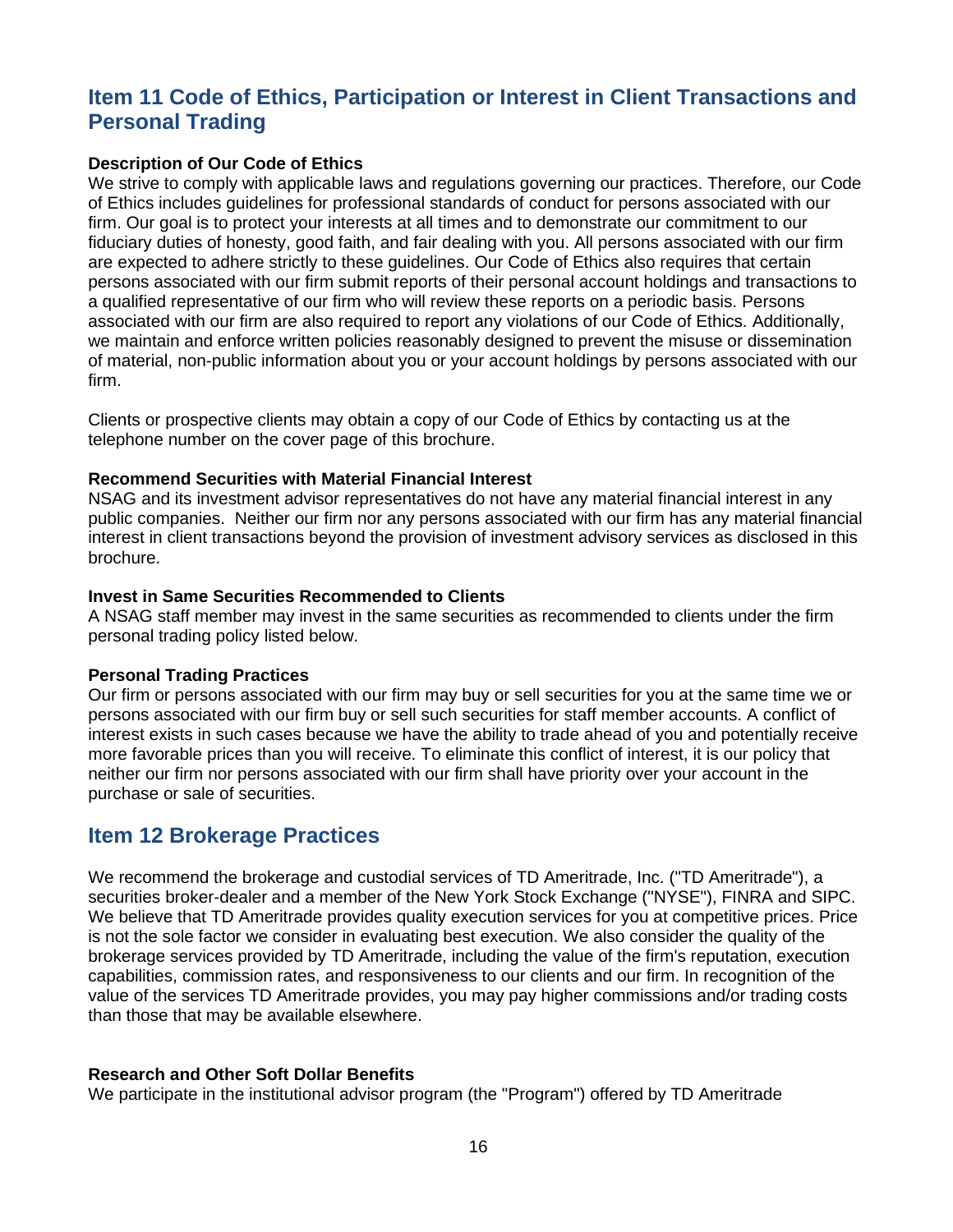Institutional. TD Ameritrade Institutional is a division of TD Ameritrade Inc. ("TD Ameritrade"), an unaffiliated SEC-registered broker-dealer and member of the New York Stock Exchange (NYSE), the Financial Industry Regulatory Authority (FINRA) and the Securities Investor Protection Corporation (SIPC). TD Ameritrade offers to independent investment advisors services which include custody of securities, trade execution, clearance and settlement of transactions. We receive some benefits from TD Ameritrade through our participation in the Program.

As disclosed above, we participate in TD Ameritrade's institutional customer program and may recommend TD Ameritrade to clients for custody and brokerage services. There is no direct link between our participation in the program and the investment advice we give to our clients, although we receive economic benefits through participation in the program that are typically not available to TD Ameritrade retail investors. These benefits include the following products and services (provided without cost or at a discount): receipt of duplicate Client statements and confirmations; research related products and tools; consulting services; access to a trading desk serving our participants; access to block trading (which provides the ability to aggregate securities transactions for execution and then allocate the appropriate shares to Client accounts); the ability to have advisory fees deducted directly from Client accounts; access to an electronic communications network for Client order entry and account information; access to mutual funds with no transaction fees and to certain institutional money managers; and discounts on compliance, marketing, research, technology, and practice management products or services provided to us by third party vendors. TD Ameritrade may also have paid for business consulting and professional services received by our related persons. Some of the products and services made available by TD Ameritrade through the program may benefit us but may not benefit our client accounts. These products or services may assist us in managing and administering client accounts, including accounts not maintained at TD Ameritrade. Other services made available by TD Ameritrade are intended to help us manage and further develop our business enterprise. The benefits received by us or our personnel through participation in the program do not depend on the amount of brokerage transactions directed to TD Ameritrade. As part of our fiduciary duties to clients, we endeavor at all times to put the interests of our clients first. Clients should be aware, however, that the receipt of economic benefits by us or our related persons in and of itself creates a potential conflict of interest and may indirectly influence our choice of TD Ameritrade for custody and brokerage.

With the exception of TD Ameritrade above, our firm does not participate in any research and other soft dollar benefit programs at the present time. Should we consider participating in such a program, appropriate client disclosures will be made.

#### **Brokerage for Client Referrals**

We do not receive client referrals from broker-dealers in exchange for cash or other compensation, such as brokerage services or research, except from TD Ameritrade as noted above in *Research and Other Soft Dollar Benefits.*

#### **Directed Brokerage**

We routinely recommend that you direct our firm to execute transactions through TD Ameritrade. As such, we may be unable to achieve the most favorable execution of your transactions and you may pay higher brokerage commissions than you might otherwise pay through another broker-dealer that offers the same types of services. Not all advisers require their clients to direct brokerage.

You may utilize the broker-dealer of your choice and have no obligation to purchase or sell securities through such broker as, we recommend.

In limited circumstances, and at our discretion, some clients may instruct our firm to use one or more particular brokers for the transactions in their accounts. If you choose to direct our firm to use a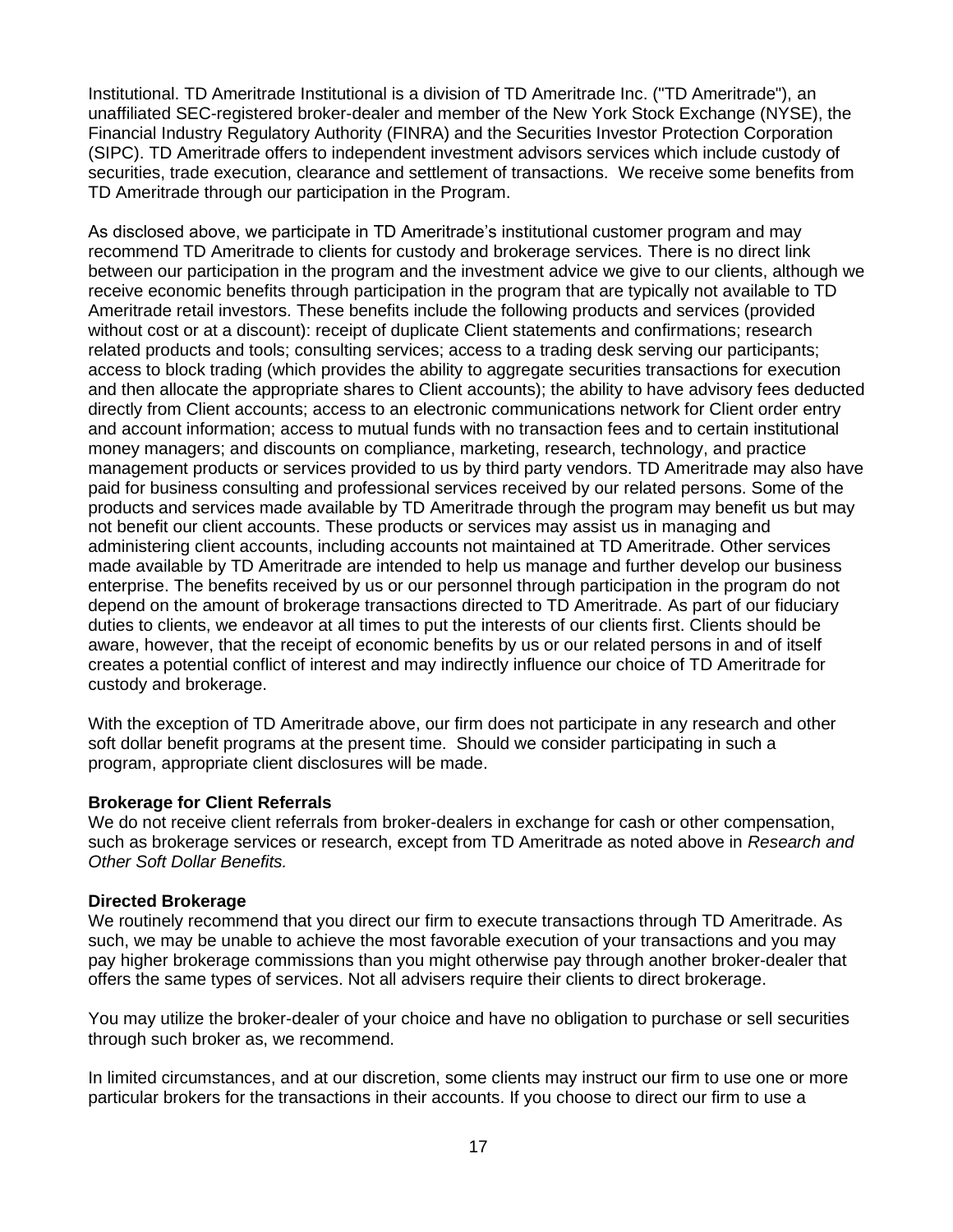particular broker, you should understand that this might prevent our firm from effectively negotiating brokerage commissions on your behalf. This practice may also prevent our firm from obtaining favorable net price and execution. Thus, when directing brokerage business, you should consider whether the commission expenses, execution, clearance, and settlement capabilities that you will obtain through your broker are adequately favorable in comparison to those that we would otherwise obtain for you.

## **Order Aggregation or Block Trades**

We do not combine multiple orders for shares of the same securities purchased for advisory accounts we manage (the practice of combining multiple orders for shares of the same securities is commonly referred to as "block trading") unless you have given us discretionary authority. Accordingly, you may pay different prices for the same securities transactions than other clients pay. Furthermore, we may not be able to buy and sell the same quantities of securities for you and you may pay higher commissions, fees, and/or transaction costs than other clients.

# **Item 13 Review of Accounts**

## **Periodic Reviews**

Mark Kangas, Managing Member, CEO, CCO and Investment Advisor Representative, of North Star Advisory Group, LLC will monitor your accounts on an ongoing basis and will conduct formal account reviews at least annually or upon your request. The reviews are designed to ensure the advisory services provided to you, and the portfolio mix, are consistent with your stated investment needs and objectives.

## **Review Triggers**

Additional reviews may be conducted based on various circumstances, including, but not limited to:

- contributions and withdrawals,
- year-end tax planning,
- market moving events,
- security specific events, and/or,
- changes in your risk/return objectives.

*Financial Plan Reviews -* Mark Kangas, Managing Member, CEO, CCO and Investment Advisor Representative, of North Star Advisory Group, LLC will also review financial plans as needed, depending on the arrangements made with you at the inception of your advisory relationship to ensure that the planning advice and/or asset allocation recommendations made to you are consistent with your current/stated investment needs and objectives. Generally, we will contact you annually to determine whether any updates may be needed based on changes in your circumstances. Changed circumstances may include, but are not limited to marriage, divorce, birth, death, inheritance, lawsuit, retirement, job loss, and/or disability, among others. Where warranted, we will provide you with updates to the financial plan in conjunction with the review. We recommend meeting with you at least annually to review and update your plan if needed. Additional reviews will be conducted upon your request. Such reviews and updates will be subject to our then current hourly rate. We will not provide regular written reports for financial planning and consulting services. If you implement financial planning advice through TD Ameritrade or another broker dealer custodian, you will receive trade confirmations and monthly or quarterly statements from relevant custodians.

We will review your investment account(s) or your financial plan only at your request at no charge to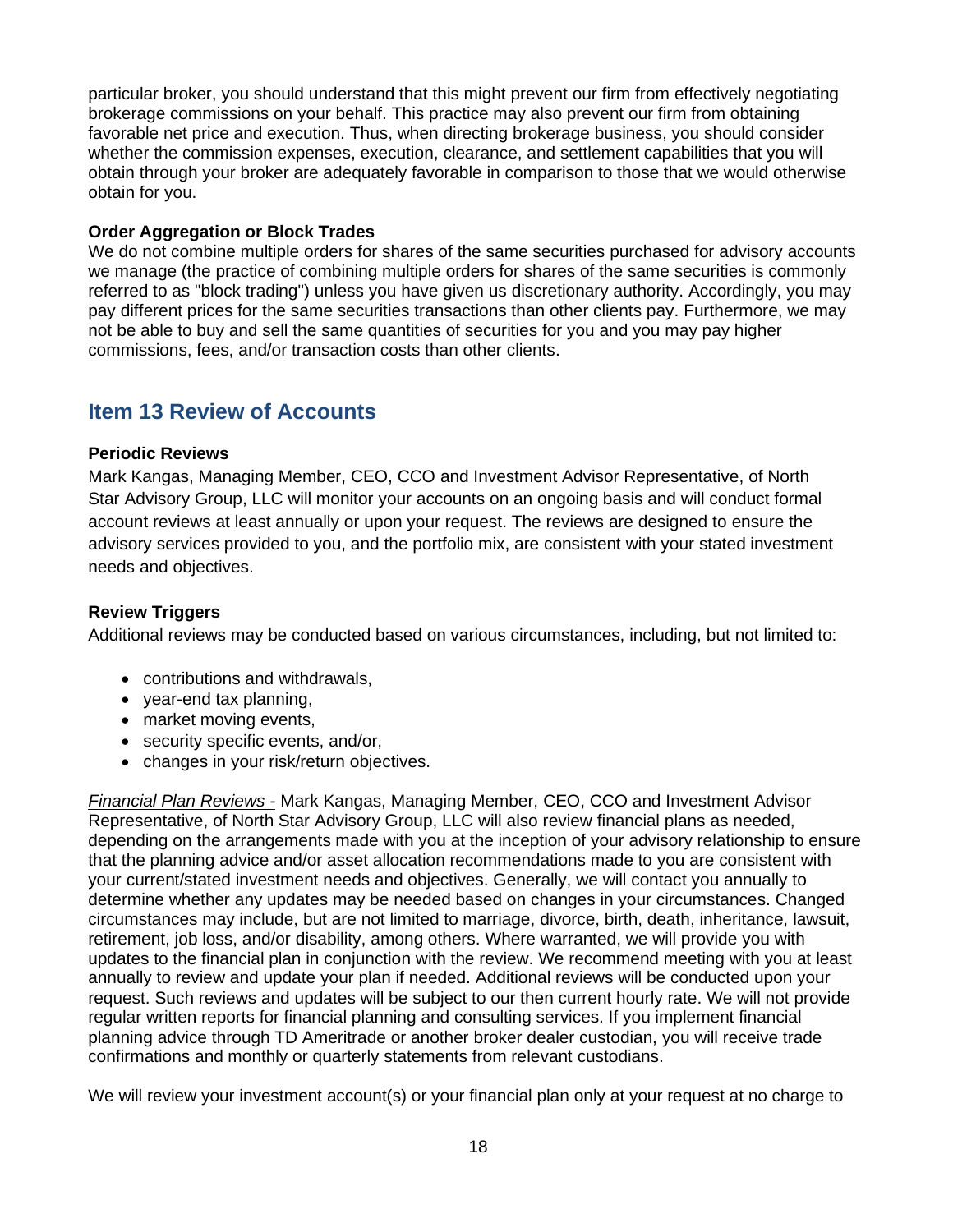you. Otherwise, we do not review or monitor your investment account(s), review your financial plan, or review statements you receive from your third-party money manager or account custodian. At your request, we may meet with you and/or your third-party money manager(s) to discuss asset allocation, but we will not make recommendations regarding specific investments or provide any regular written reports to you.

#### **Account Reports**

We will provide you with additional or regular written reports in conjunction with account reviews. Reports we provide to you will contain relevant account and/or market-related information such as an inventory of account holdings and account performance. In addition, you will receive trade confirmations and monthly or quarterly statements from your account custodian(s). You should carefully review those statements promptly when you receive them.

# **Item 14 Client Referrals and Other Compensation**

## **Economic Benefits**

We receive an economic benefit from TD Ameritrade in the form of the support products and services it makes available to us and other independent investment advisors whose clients maintain their accounts at TD Ameritrade. These products and services, how they benefit us, and the related conflicts of interest are described above (see *Item 12 - Brokerage Practices*). The availability to us of TD Ameritrade's products and services is not based on us giving particular investment advice, such as buying particular securities for our clients.

From time to time the firm will hold client appreciation events and seminars for the benefit of client and prospective clients. These events may be sponsored in part or in whole by mutual fund companies that agree to be event sponsors (contribute funds towards the cost of the event) or provide a speaker for the event. The sponsorship of an event by a mutual fund company(ies) could be considered a conflict of interest. All mutual fund recommendations made by the firm are based on client suitability and needs of our clients.

As disclosed under the *Fees and Compensation* section in this brochure, persons providing investment advice on behalf of our firm are licensed insurance agents. For information on the conflicts of interest this presents, and how we address these conflicts, please refer to the *Fees and Compensation* section.

## **Third Party Solicitors**

NSAG may use, employ, or compensate non-employee (outside) consultants, individuals, and/or entities (Solicitors) for client referrals. In the event we obtain accounts where we agree to pay a portion of your advisory fees or revenues earned to others, you will receive a copy of a "Solicitor's Disclosure Statement" that explains this relationship. You will be required to sign this disclosure document acknowledging that you understand the obligations of the Solicitor and compensation NSAG will pay to the Solicitor.

Beyond the disclosures provided in this Brochure, we do not receive any compensation from any third party in connection with providing investment advice to you.

# **Item 15 Custody**

North Star Advisory Group, LLC does not take custody of your funds and securities. TD Ameritrade or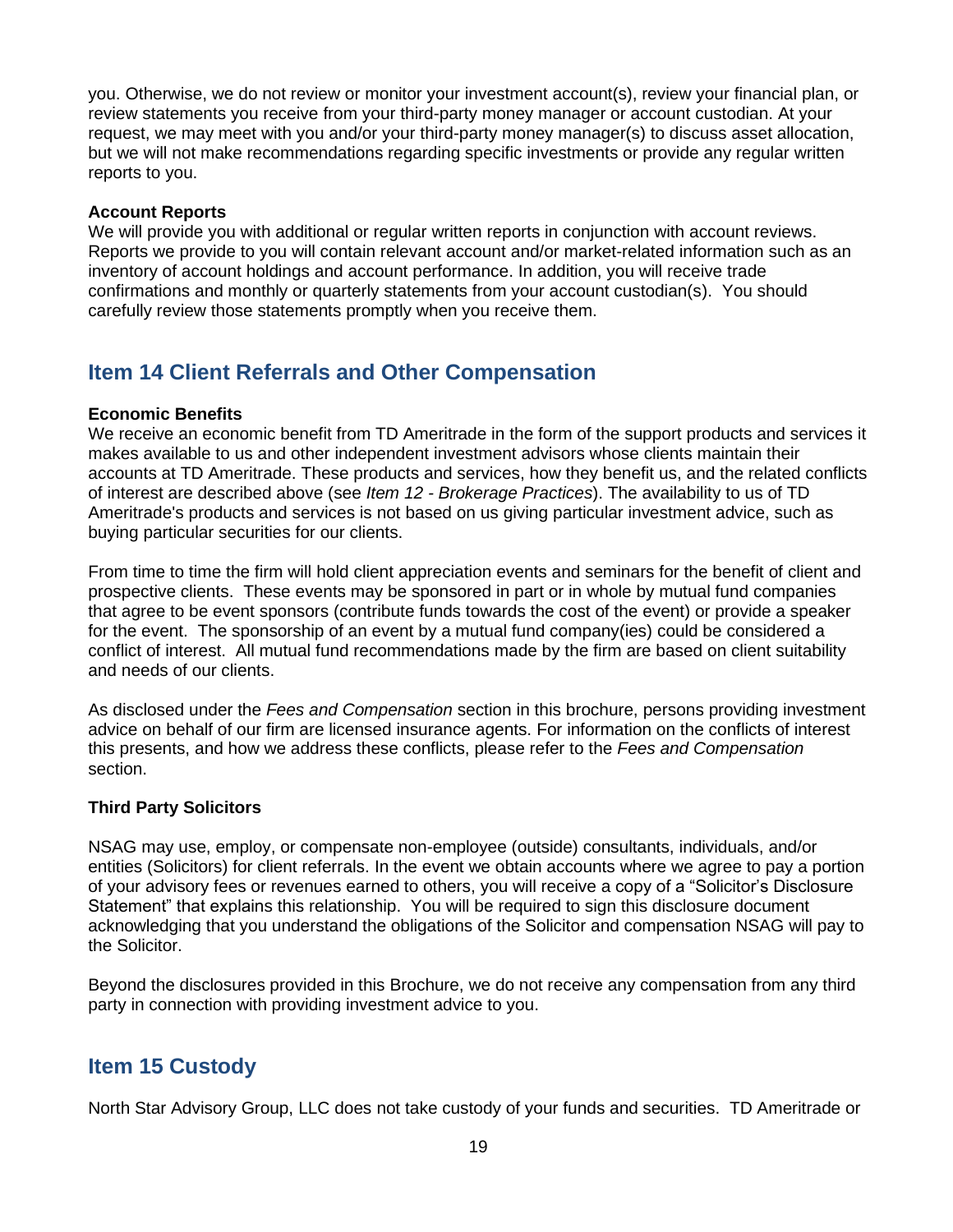your broker dealer custodian maintains actual custody of your assets. As a result, our firm does not accept securities or forward securities to your brokerage firm or custodian. The only checks accepted as payable to North Star Advisory Group, LLC are those submitted for payment of advisory fees. NSAG's Agreement and/or the separate agreement with TD Ameritrade or any Financial Institution may authorize us through such Financial Institutions to debit your account for the amount of our fee and to directly remit that management fee to our firm in accordance with applicable custody rules. Under government regulations, we are deemed to have custody of your assets due to our ability to deduct management fees in accordance with the advisory agreement, but we do not otherwise have any access to client assets.

NSAG may also be deemed to have limited custody due to Standing Letters of Authorization (SLOAs) with the client's custodial firm. These SLOAs have been put in place upon the client's request and signature. NSAG uses processes and procedures that meet the seven specific conditions (noted below) as stated in the SEC's February 2017 No Action Letter under which the obligation to obtain a surprise examination for custody is waived.

> 1. The client provides an instruction to the qualified custodian, in writing, that includes the client's signature, the third party's name, and either the third party's address or the third party's account number at a custodian to which the transfer should be directed. 2. The client authorizes the investment adviser, in writing, either on the qualified custodian's form or separately, to direct transfers to the third party either on a specified schedule or from time to time.

3. The client's qualified custodian performs appropriate verification of the instruction, such as a signature review or other method to verify the client's authorization, and provides a transfer of funds notice to the client promptly after each transfer.

4. The client has the ability to terminate or change the instruction to the client's qualified custodian.

5. The investment adviser has no authority or ability to designate or change the identity of the third party, the address, or any other information about the third party contained in the client's instruction.

6. The investment adviser maintains records showing that the third party is not a related party of the investment adviser or located at the same address as the investment adviser.

7. The client's qualified custodian sends the client, in writing, an initial notice confirming the instruction and an annual notice reconfirming the instruction.

## **Account Statements**

The Financial Institutions recommended by our firm have agreed to send a statement to you the client, at least quarterly, indicating all amounts disbursed from the account including the amount of management fees paid directly to our firm. In addition, as discussed in Item 13, our firm also sends periodic supplemental reports to clients. You will receive account statements directly from TD Ameritrade or your broker dealer custodian at least quarterly. They will be sent to the email or postal mailing address you provided to your broker dealer. You should carefully review those statements promptly when you receive them.

# **Item 16 Investment Discretion**

## **Discretionary Authority for Trading**

Before we can buy or sell securities on your behalf, you must first sign our discretionary management agreement and the appropriate trading authorization forms.

This gives us discretion over the selection of securities, timing when transactions are made and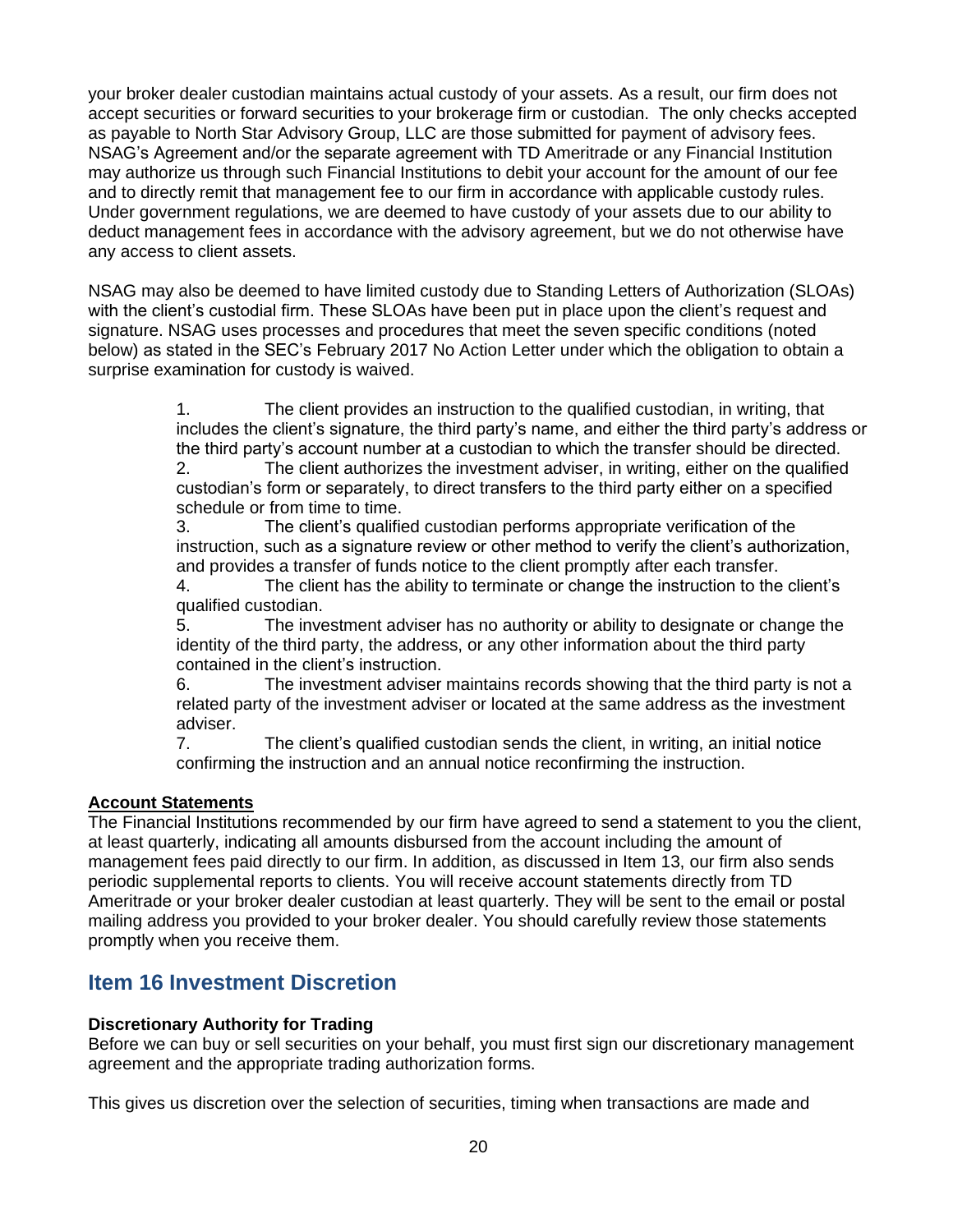amount of securities to be purchased or sold for your account(s) without obtaining your consent or approval prior to each transaction. You may specify investment objectives, guidelines, and/or impose certain conditions or investment parameters for your account(s). For example, you may specify that the investment in any particular stock or industry should not exceed specified percentages of the value of the portfolio and/or restrictions or prohibitions of transactions in the securities of a specific industry or security. Please refer to the *Advisory Business* section in this brochure for more information on our discretionary management services.

*Non-Discretionary Agreements* - If you enter into non-discretionary arrangements with our firm, we will obtain your approval prior to the execution of any transactions for your account(s). You have an unrestricted right to decline to implement any advice provided by our firm on a non-discretionary basis.

#### **Limited Power of Attorney**

As a general rule, our firm does not have any limited power attorney accounts. Some broker dealers may require you to sign forms designating NSAG as a limited power of attorney for the firm to make discretionary transactions. Otherwise, we do not use limited power of attorney to make investments in your account(s).

## **Item 17 Voting Client Securities**

#### **Proxy Voting**

Without exception, we will not vote proxies on behalf of your advisory accounts. At your request, we may offer you advice regarding corporate actions and the exercise of your proxy voting rights. If you own shares of applicable securities, you are responsible for exercising your right to vote as a shareholder.

In most cases, you will receive proxy materials directly from the account custodian. However, in the event we were to receive any written or electronic proxy materials, we would forward them directly to you by mail, unless you have authorized our firm to contact you by electronic mail, in which case, we would forward any electronic solicitation to vote proxies.

# **Item 18 Financial Information**

#### **Prepayment of Fees**

Management fees are charged quarterly (1/4 of annual fee) in advance based upon the quarter end value of your account and the type of account. Additional information is contained in Item 5, "Fees Paid in Advance".

#### **Financial Condition**

We are not required to provide a balance sheet or other financial information to our clients because we do not require the prepayment of fees in excess of \$500 and six months or more in advance; we do not take custody of client funds or securities; and, we do not have a financial condition that is reasonably likely to impair our ability to meet our commitments to you.

#### **Bankruptcy**

Moreover, we have never been the subject of a bankruptcy petition.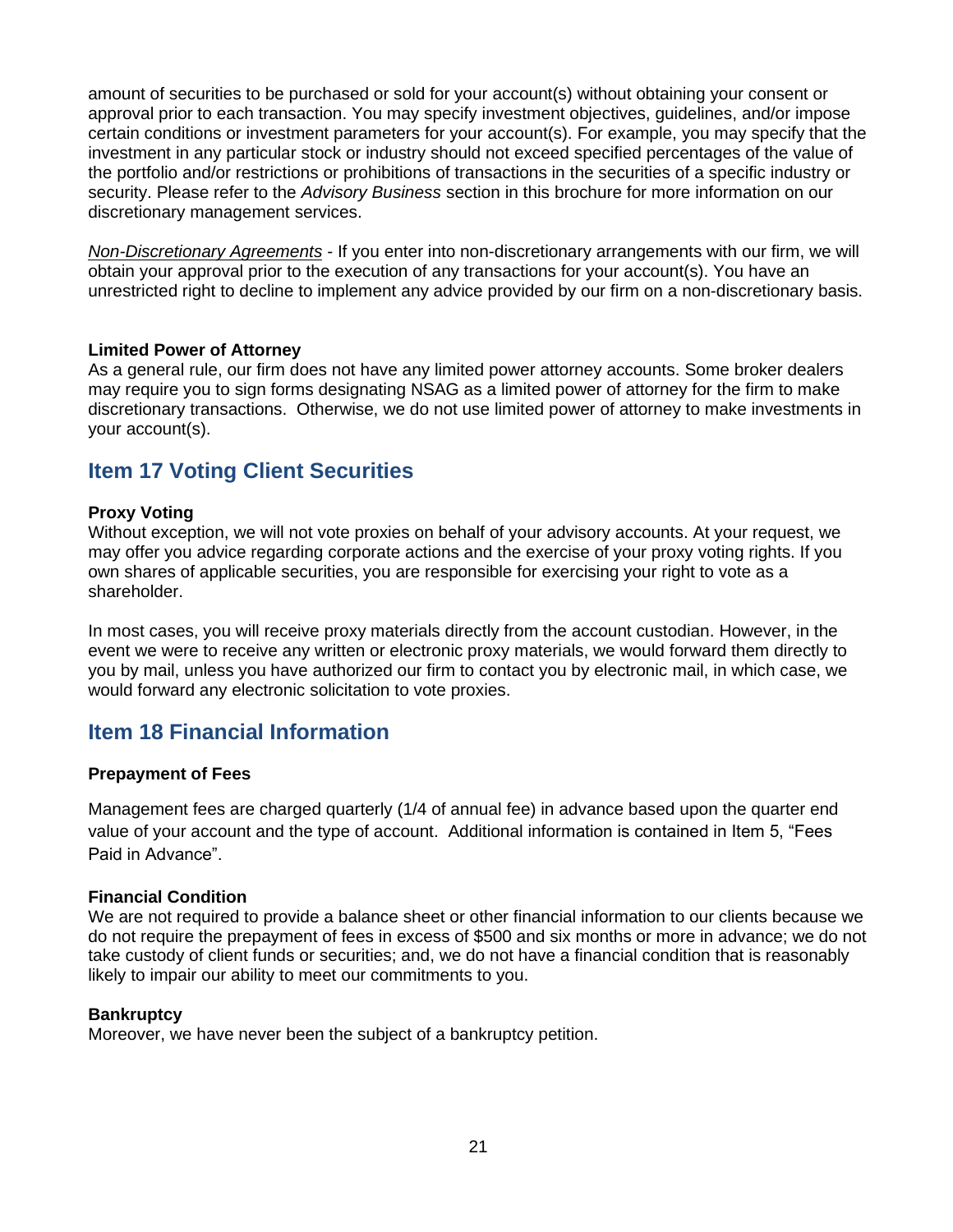# **Item 19 Requirements for State-Registered Advisers**

## **Identify Principal Executive Officers and Management Person**

*Principal Executive Officer and Management Person*  MARK KANGAS

*Post-Secondary Education* 

• Bowling Green State University, B.S., Accounting and Finance, 2002

#### *Recent Business Background*

- North Star Advisory Group, LLC, Investment Adviser Representative, 06/2014 Present
- North Star Advisory Group, LLC, Managing Member, CEO, CCO, 05/2013 Present
- Raymond James Financial Services, Inc., Senior Investment Executive, 05/2013 03/2016
- Raymond James Financial Services Advisors, Inc., Investment Adviser Representative, 06/2013 – 03/2016

Refer to the Form ADV Part 2B for additional background information about Mark Kangas.

### **Describe Business Other Than Investment Advice**

As stated previously, in addition to being our Managing Member, CEO and Investment Advisor Representative, Mark Kangas is licensed as an independent insurance agent. Although Mr. Kangas does not presently engage in the sale of insurance products, if he did so in the future he would be entitled to receive commission-based compensation for such sales. The fees you pay our firm for advisory services are separate and distinct from the commissions earned by Mr. Kangas for insurance related activities. This practice presents a conflict of interest because persons providing investment advice on behalf of our firm who are insurance agents would have an incentive to recommend insurance products to you for the purpose of generating commissions rather than solely based on your needs. You are under no obligation, contractually or otherwise, to purchase insurance products through any person affiliated with our firm.

#### **Describe How Supervised Persons are Compensated with Performance Based Fees**

Neither our firm, nor any persons associated with our firm are compensated for advisory services with performance-based fees. Refer to the *Performance-Based Fees and Side-By-Side Management* section above for additional information on this topic.

#### **Describe if a Management Person has been Subject to a Disciplinary Event**

Neither our firm, nor any of our management persons have any reportable arbitration claims, civil, selfregulatory organization proceedings or administrative proceedings.

#### **Describe any Relationship with an Issuer of Securities**

Neither our firm, nor any of our management persons have a material relationship or arrangement with any issuer of securities.

## **Item 20 Additional Information**

#### **Your Privacy**

We view protecting your private information as a top priority. Pursuant to applicable privacy requirements, we have instituted policies and procedures to ensure that we keep your personal information private and secure.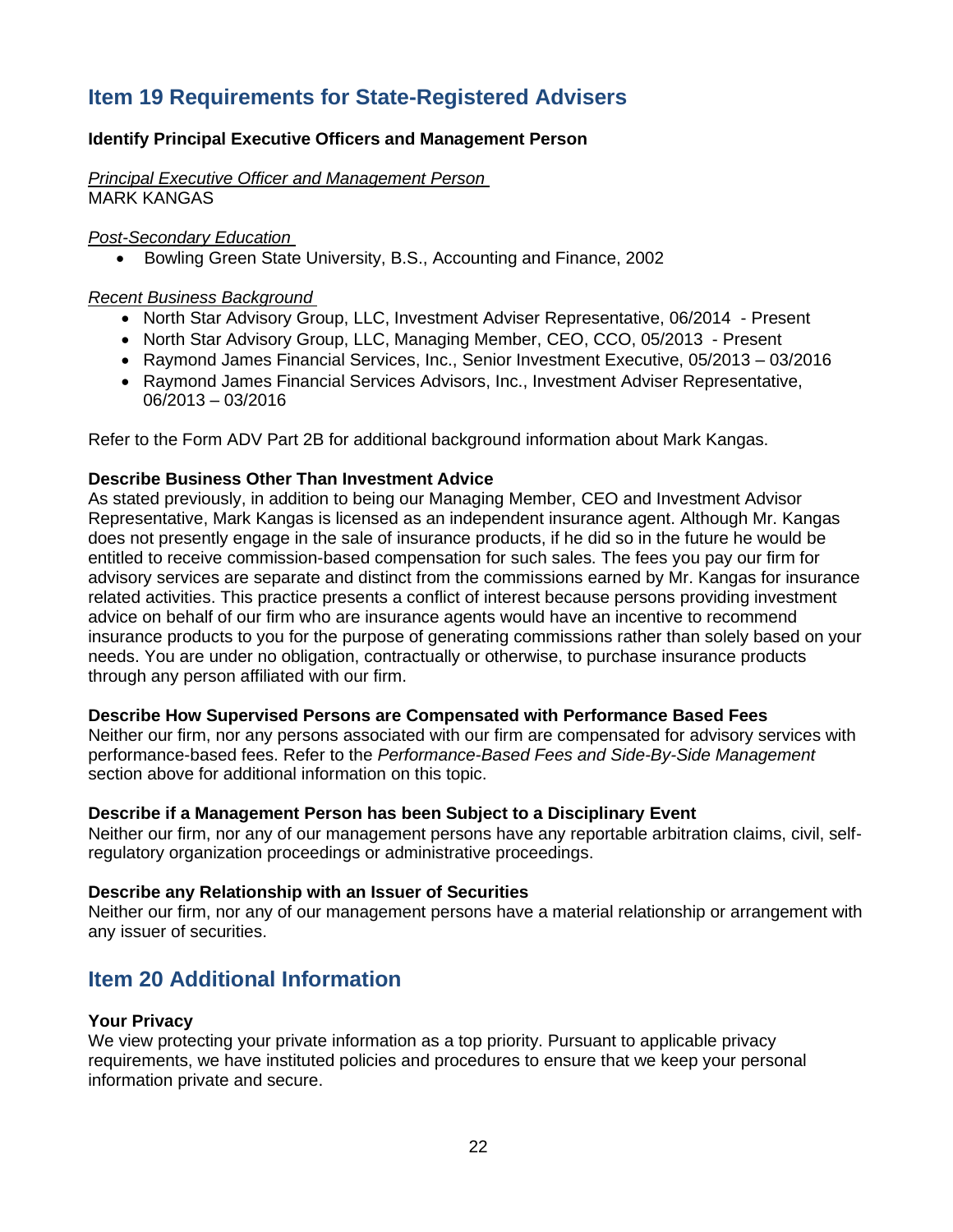We do not disclose any non-public personal information about you to any non-affiliated third parties, except as permitted by law. In the course of servicing your account, we may share some information with our service providers, such as transfer agents, custodians, broker-dealers, accountants, consultants, and attorneys.

We restrict internal access to non-public personal information about you to employees, who need that information in order to provide products or services to you. We maintain physical and procedural safeguards that comply with regulatory standards to guard your non-public personal information and to ensure our integrity and confidentiality. We will not sell information about you or your accounts to anyone. We do not share your information with third parties unless it is required to process a transaction or to provide services, at your request to a third party, or required by law.

You will receive a copy of our privacy notice prior to or at the time you sign an advisory agreement with our firm. Thereafter, we will deliver a copy of the current privacy policy notice to you on an annual basis. Please contact our main office at the telephone number on the cover page of this brochure if you have any questions regarding this policy.

#### **Trade Errors**

In the event a trading error occurs in your account, our policy is to restore your account to the position it should have been in had the trading error not occurred. Depending on the circumstances, corrective actions may include canceling the trade, adjusting an allocation, and/or reimbursing the account. If a trade error results in a profit, we do not keep the profit as gains will be donated to a charity. We have selected University Hospitals Rainbow Babies & Children's as that charity.

#### **Class Action Lawsuits**

We do not determine if securities held by you are the subject of a class action lawsuit. Moreover, we do not determine whether you are eligible to participate in class action settlements or litigation nor do we initiate or participate in litigation to recover damages on your behalf.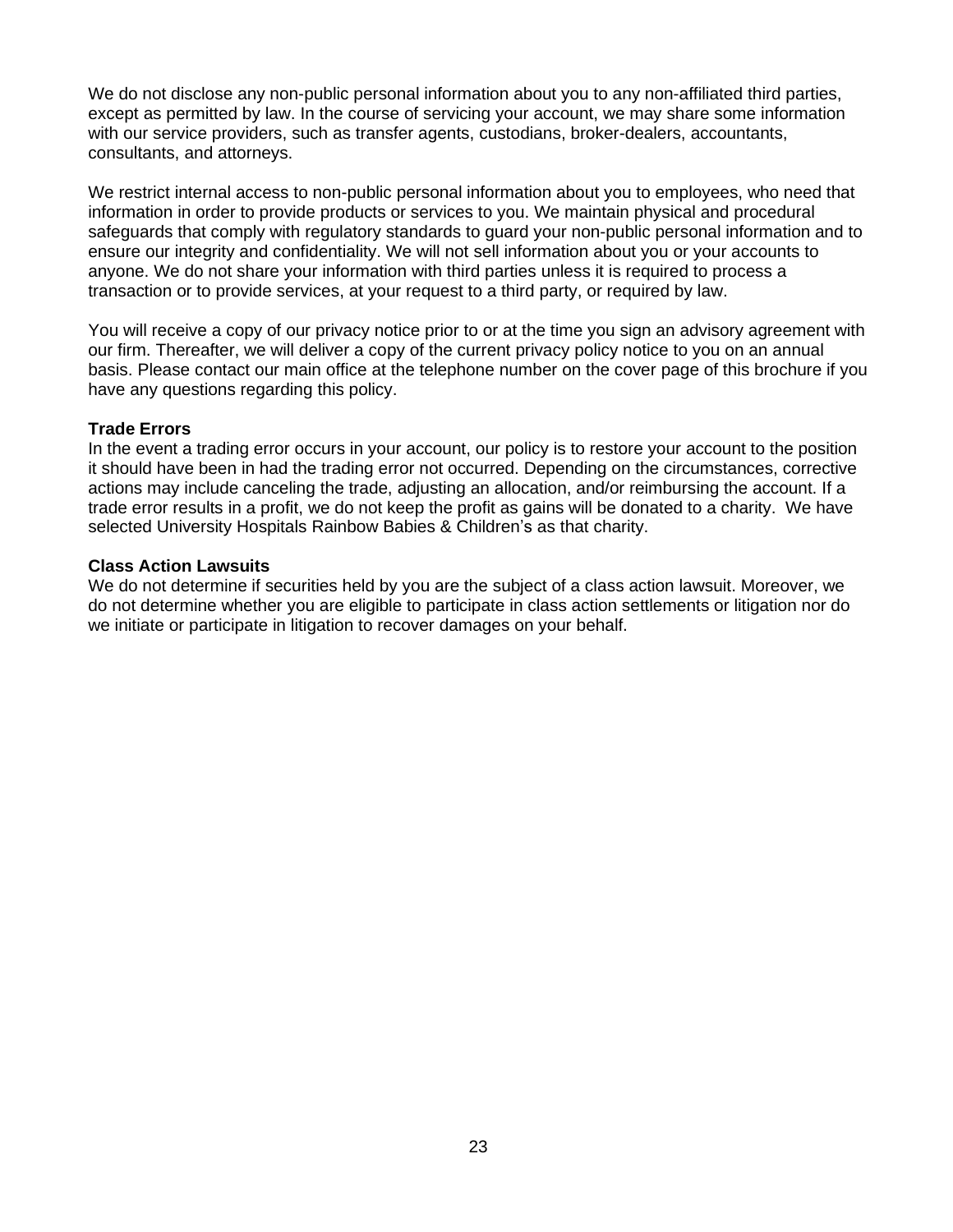# **BROCHURE SUPPLEMENT (FORM ADV PART 2B)**

# **Mark Kangas CFP® North Star Advisory Group, LLC**

2000 Auburn Drive, Suite 415 Beachwood, OH 44122

## **North Star Advisory Group, LLC**

2000 Auburn Drive, Suite 415 Beachwood, OH 44122

**Telephone: 216-202-0202 Facsimile: 216-202-3456** 

**February 15, 2022**

## **Item 1 Cover Page**

This brochure supplement provides information about Mark Kangas that supplements the North Star Advisory Group, LLC brochure. You should have received a copy of that brochure. Please contact us at 216-202-0202 if you did not receive North Star Advisory Group, LLC's brochure or if you have any questions about the contents of this supplement.

Additional information about Mark Kangas is available on the SEC's website at www.adviserinfo.sec.gov.

The information in this brochure has not been approved or verified by the United States Securities and Exchange Commission or by any state securities authority.

North Star Advisory Group, LLC. is a Registered Investment Adviser. Registration as a "Registered Investment Adviser" does not imply a certain level of skill or training.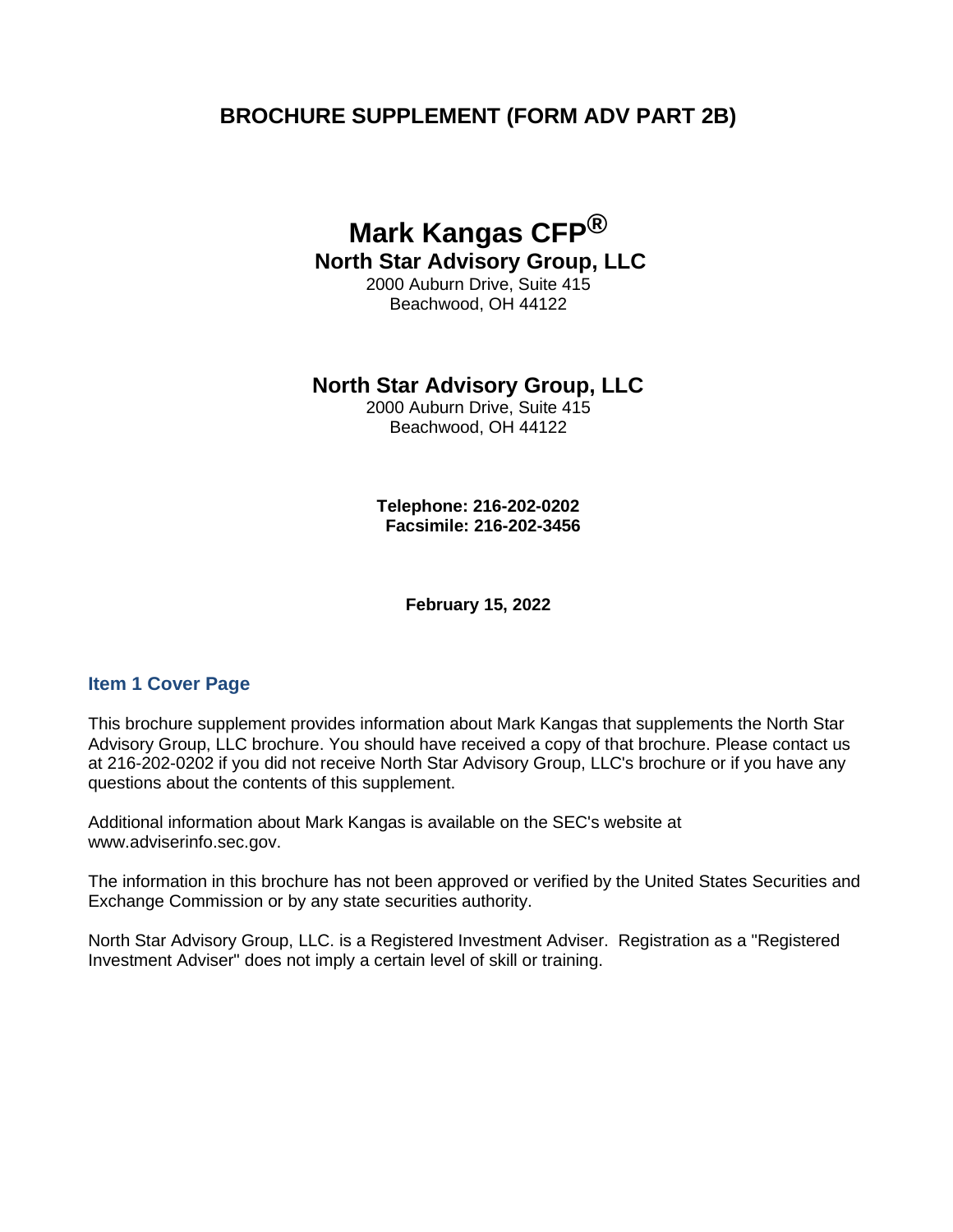# **Item 2 Educational Background and Business Experience**

## **Name and Year of Birth**

Mark Kangas, Year of Birth: 1979

## **Formal Education**

• Bowling Green State University, B.S., Accounting and Finance, 2002

## **Business Background**

- North Star Advisory Group, LLC, Investment Adviser Representative, 06/2014 Present
- North Star Advisory Group, LLC, Managing Member, CEO, CCO, 05/2013 Present
- Raymond James Financial Services, Inc., Senior Investment Executive, 05/2013 03/2016
- Raymond James Financial Services Advisors, Inc., Investment Adviser Representative, 06/2013 – 03/2016
- Credit Card Services, LLC, Managing Member and Chief Financial Officer, 04/2012 03/2016
- Stifel, Nicolaus & Company, Inc., Registered Representative, 01/2009 05/2013
- Wachovia Securities, LLC, Registered Representative, 01/2008 01/2009

## **Description of Professional Designations**

# **CERTIFIED FINANCIAL PLANNER™, CFP®, (2004)**

**The CERTIFIED FINANCIAL PLANNER™, CFP®** and federally registered CFP (with flame design) marks (collectively, the "CFP® marks") are professional certification marks granted in the United States by Certified Financial Planner Board of Standards, Inc. ("CFP Board").

The CFP<sup>®</sup> certification is a voluntary certification; no federal or state law or regulation requires financial planners to hold CFP<sup>®</sup> certification. It is recognized in the United States and a number of other countries for its (1) high standard of professional education; (2) stringent code of conduct and standards of practice; and (3) ethical requirements that govern professional engagements with clients. Currently, more than 69,000 individuals have obtained CFP® certification in the United States.

To attain the right to use the CFP<sup>®</sup> marks, an individual must satisfactorily fulfill the following requirements:

Education – Complete an advanced college-level course of study addressing the financial planning subject areas that CFP Board's studies have determined as necessary for the competent and professional delivery of financial planning services, and attain a Bachelor's Degree from a regionally accredited United States college or university (or its equivalent from a foreign university). CFP Board's financial planning subject areas include insurance planning and risk management, employee benefits planning, investment planning, income tax planning, retirement planning, and estate planning;

Examination – Pass the comprehensive  $\text{CFP}^{\textcircled{6}}$  Certification Examination. The examination, administered in 10 hours over a two-day period, includes case studies and client scenarios designed to test one's ability to correctly diagnose financial planning issues and apply one's knowledge of financial planning to real world circumstances;

Experience – Complete at least three years of full-time financial planning-related experience (or the equivalent, measured as 2,000 hours per year); and

Ethics – Agree to be bound by CFP Board's *Standards of Professional Conduct*, a set of documents outlining the ethical and practice standards for CFP<sup>®</sup> professionals.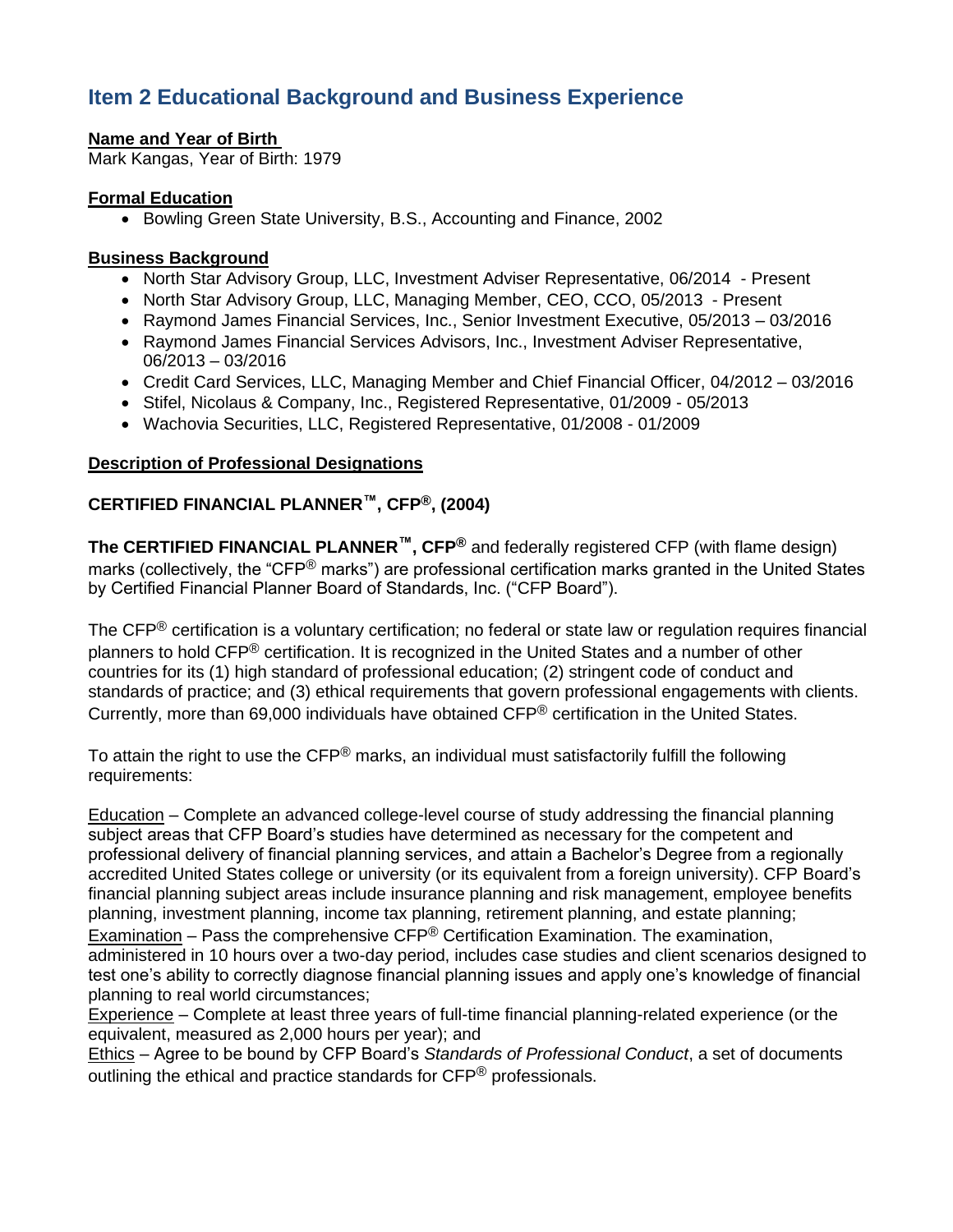Individuals who become certified must complete the following ongoing education and ethics requirements in order to maintain the right to continue to use the  $\text{CF}^{\textcircled{\tiny{\textcirc}}}$  marks:

Continuing Education – Complete 30 hours of continuing education hours every two years, including two hours on the *Code of Ethics* and other parts of the *Standards of Professional Conduct*, to maintain competence and keep up with developments in the financial planning field; and Ethics – Renew an agreement to be bound by the *Standards of Professional Conduct*. The Standards prominently require that CFP® professionals provide financial planning services at a fiduciary standard of care. This means CFP<sup>®</sup> professionals must provide financial planning services in the best interests of their clients.

 $CFP^{\circledR}$  professionals who fail to comply with the above standards and requirements may be subject to CFP Board's enforcement process, which could result in suspension or permanent revocation of their CFP® certification.

# **Item 3 Disciplinary Information**

## **Legal or Disciplinary Events**

No information is applicable for this item for Mr. Kangas.

## **Criminal or Civil Action**

No information is applicable for this item for Mr. Kangas.

## **Administrative Proceeding**

No information is applicable for this item for Mr. Kangas.

## **Self-Regulatory Organization Proceeding**

No information is applicable for this item for Mr. Kangas.

## **Other Proceeding**

No information is applicable for this item for Mr. Kangas.

# **Item 4 Other Business Activities**

## **Investment Related Activities**

Mr. Kangas is also separately licensed as an independent insurance agent. Mr. Kangas does engage in the sale of insurance products and when he does so he would be entitled to receive commissionbased compensation for such sales. The fees you pay our firm for advisory services are separate and distinct from the commissions earned by Mr. Kangas for insurance related activities. This presents a conflict of interest because Mr. Kangas may have an incentive to recommend insurance products to you for the purpose of generating commissions rather than solely based on your needs. In an effort to mitigate this conflict of interest, Mr. Kangas makes every effort to fully understand your needs, and will recommend the purchase of insurance products only to the extent that we feel such a purchase meets those needs. Any commissions that will be paid to Mr. Kangas in conjunction with such purchases will be disclosed to you in advance of the purchase of an insurance product. However, you are under no obligation, contractually or otherwise, to purchase insurance products through any person affiliated with our firm.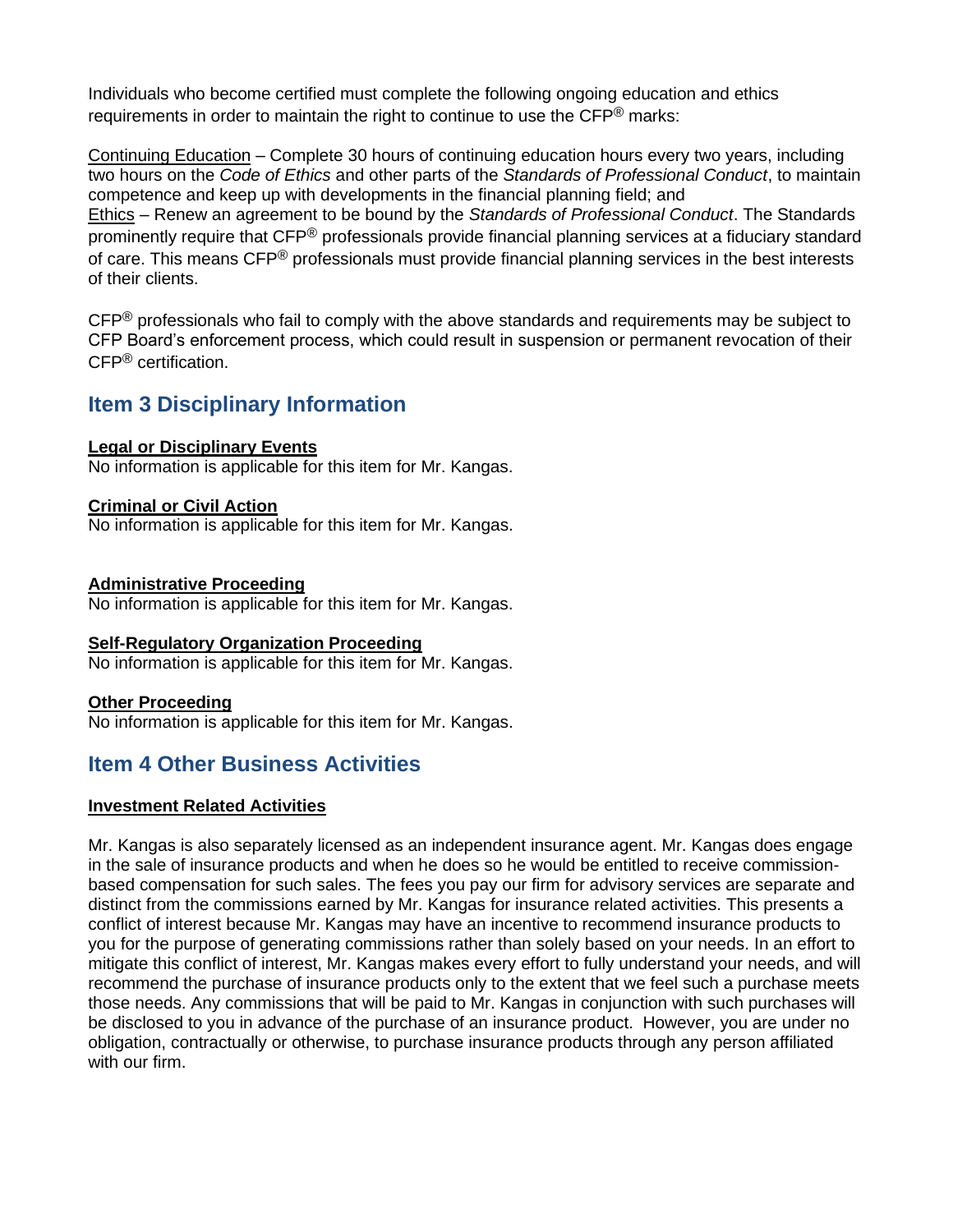## **Other Business or Occupation for Compensation**

Mr. Kangas has no other business or occupation for compensation.

# **Item 5 Additional Compensation**

Refer to the *Other Business Activities* section above for disclosures on Mr. Kangas's receipt of additional compensation as a result of his other business activities. Other than the activities disclosed, Mr. Kangas has no other activities for which he receives compensation.

Also, refer to the *Fees and Compensation*, *Client Referrals and Other Compensation, and Other Financial Industry Activities and Affiliations* section(s) of North Star Advisory Group, LLC's Firm Brochure (Form ADV, Part 2A) for additional disclosures on this topic

## **Item 6 Supervision**

#### **Description of Supervision**

For activities of North Star Advisory Group, LLC, Mr. Kangas is the senior officer and is not directly supervised by anyone and is responsible for his own supervision. Mr. Kangas monitors his advice in an effort to ensure investments are suitable for his individual clients and consistent with their individual needs, goals, investment objectives and risk tolerance, as well as any restrictions requested by a NSAG client.

#### **Name, Title and Telephone Number of Supervisor**

• Mark Kangas, CEO and Investment Advisor Representative, (216) 202-0202.

## **Item 7 Requirements for State Registered Advisers**

### **Additional Information Regarding Disciplinary Events**

No information is applicable for this item for Mr. Kangas.

#### **Bankruptcy**

No information is applicable for this item for Mr. Kangas.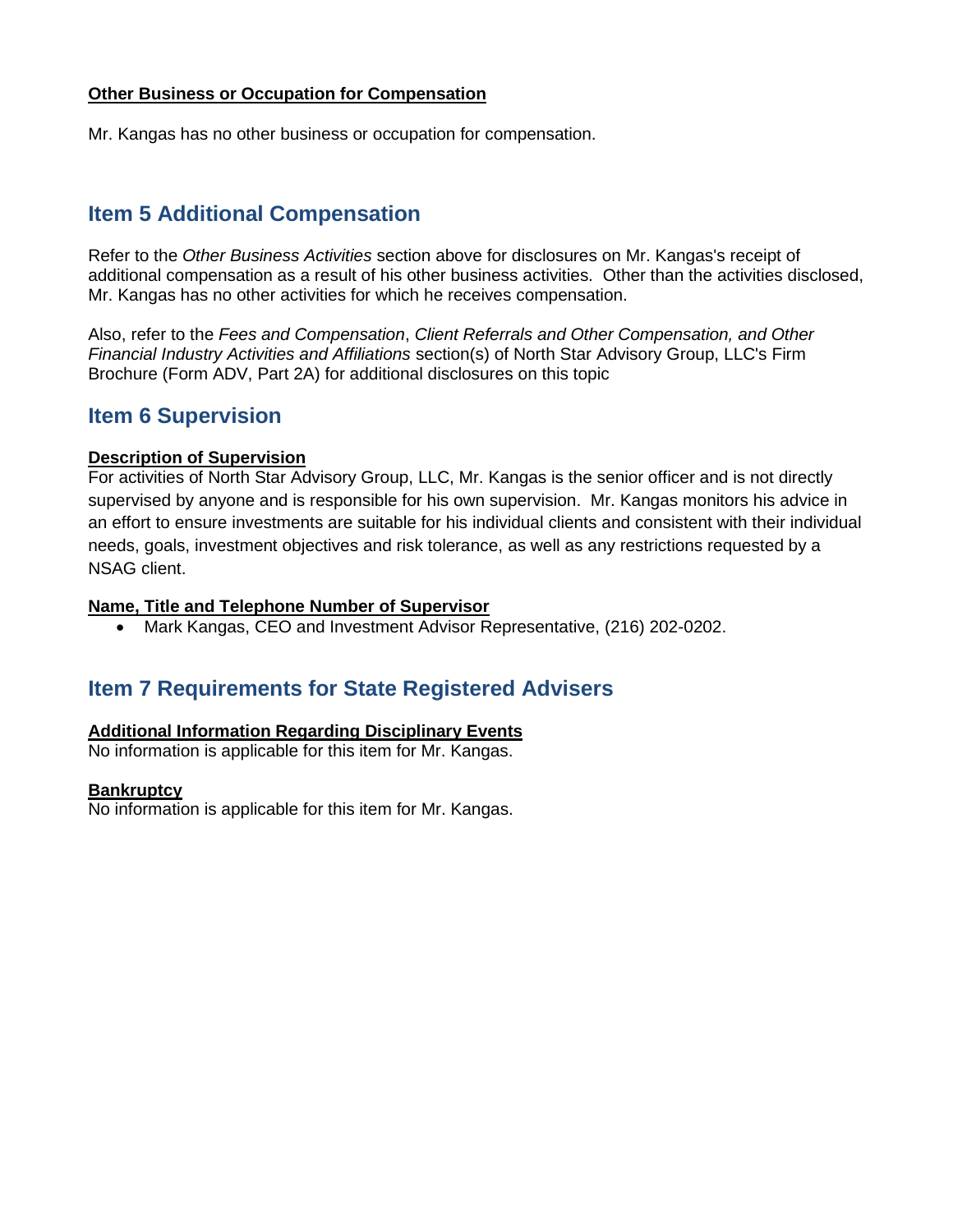# **BROCHURE SUPPLEMENT (FORM ADV PART 2B)**

# **Erik S. Keister North Star Advisory Group, LLC**

2000 Auburn Drive, Suite 415 Beachwood, OH 44122

# **North Star Advisory Group, LLC**

2000 Auburn Drive, Suite 415 Beachwood, OH 44122

**Telephone: 216-202-0202 Facsimile: 216-202-3456** 

**February 15, 2022**

## **Item 1 Cover Page**

This brochure supplement provides information about Erik S. Keister that supplements the North Star Advisory Group, LLC brochure. You should have received a copy of that brochure. Contact us at 216- 202-0202 if you did not receive North Star Advisory Group, LLC's brochure or if you have any questions about the contents of this supplement.

Additional information about Erik S. Keister (CRD # 4692161) is available on the SEC's website at www.adviserinfo.sec.gov.

The information in this brochure has not been approved or verified by the United States Securities and Exchange Commission or by any state securities authority.

North Star Advisory Group, LLC. is a Registered Investment Adviser. Registration as a "Registered Investment Adviser" does not imply a certain level of skill or training.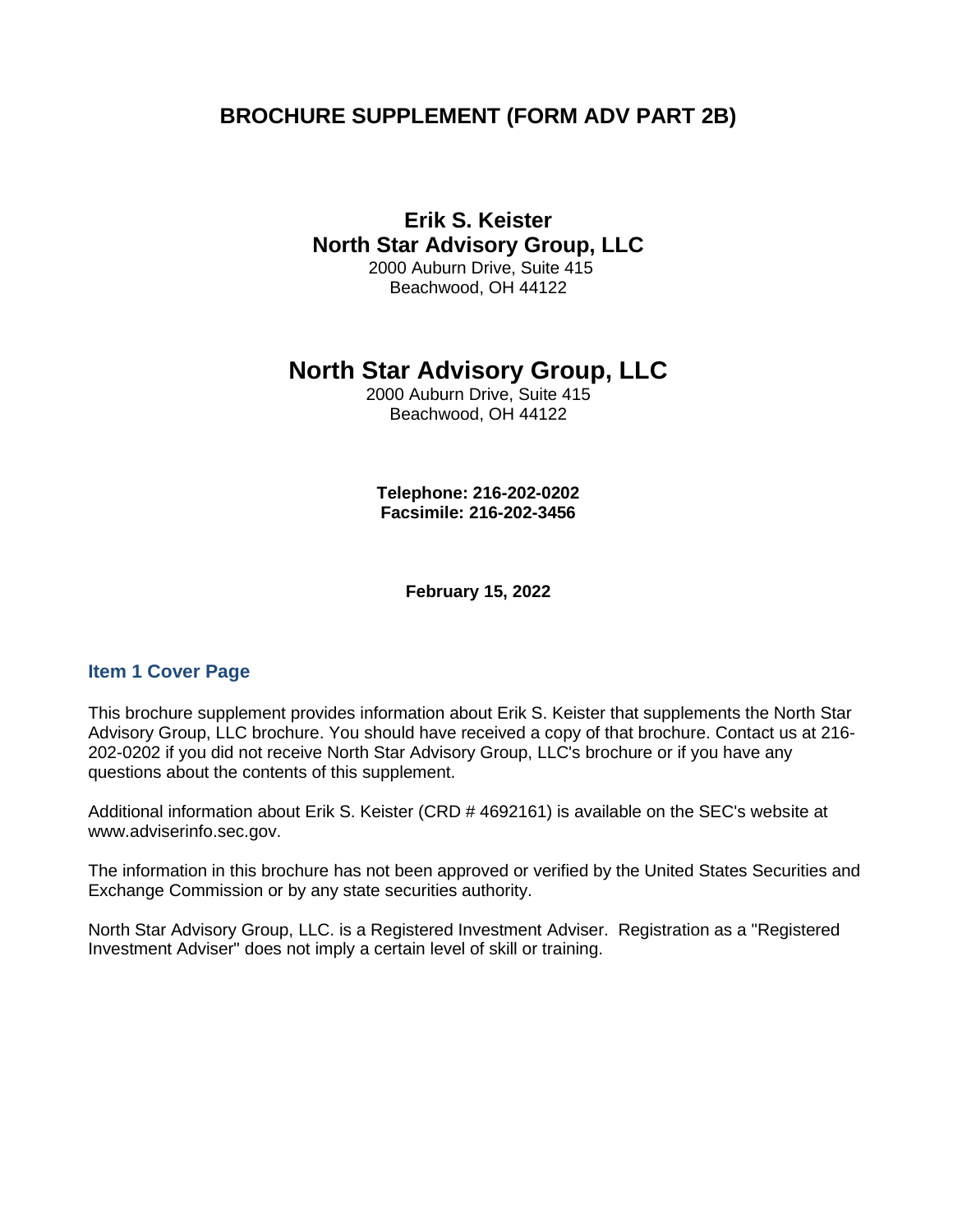# **Item 2 Educational Background and Business Experience**

## **Name and Year of Birth**

Erik S. Keister, Year of Birth: 1979

### **Formal Education**

- University of Akron, MBA Masters of Business, 12/2013
- University Of Akron, JD Law, 8/2010 05/2013
- Case Western Reserve University, BS Chemical Engineering, 05/2002

### **Business Background**

- North Star Advisory Group, LLC, Investment Adviser Representative, 06/2015 Present
- Erik Keister Legal Services, LLC, Owner Operator / Attorney, 7/2015 Present
- Raymond James Financial Services, Inc., Registered Representative, 06/2015 03/2016
- Raymond James Financial Services Advisors Inc., Investment Adviser Representative, 06/2015 – 03/2016

#### **Description of Professional Designations**

#### **ATTORNEY AT LAW, May 2014**

Issued by: Ohio State Supreme Court of Ohio. Attorneys are governed by the "Supreme Court Rules for the Government of the Bar in Ohio".

Prerequisites/Experience/Education Required: To be admitted to the practice of law in Ohio a candidate must be 21 years old, earned a bachelor's degree from an accredited college or university, have earned a J.D. or L.L.B. degree from a law school approved by the American Bar Association at the time the law degree was earned. Pass the Ohio Bar Examination and the Multistate Professional Responsibility Examination (or satisfy requirements for Admission Without Examination) and take the Oath of Office for attorneys.

To take the bar examination a candidate must complete the application with requested documentation of eligibility, must pay the fees associated with the examination, be fingerprinted, and complete an Affidavit of Character and Fitness. Candidates are subject to character investigation by an admission committee.

Attorney in Ohio must complete 24 hours of continuing legal education every two years which includes meeting the required hours/time for specific subjects.

# **Item 3 Disciplinary Information**

#### **Legal or Disciplinary Events**

No information is applicable for this item for Mr. Keister.

## **Criminal or Civil Action**

No information is applicable for this item for Mr. Keister.

## **Administrative Proceeding**

No information is applicable for this item for Mr. Keister.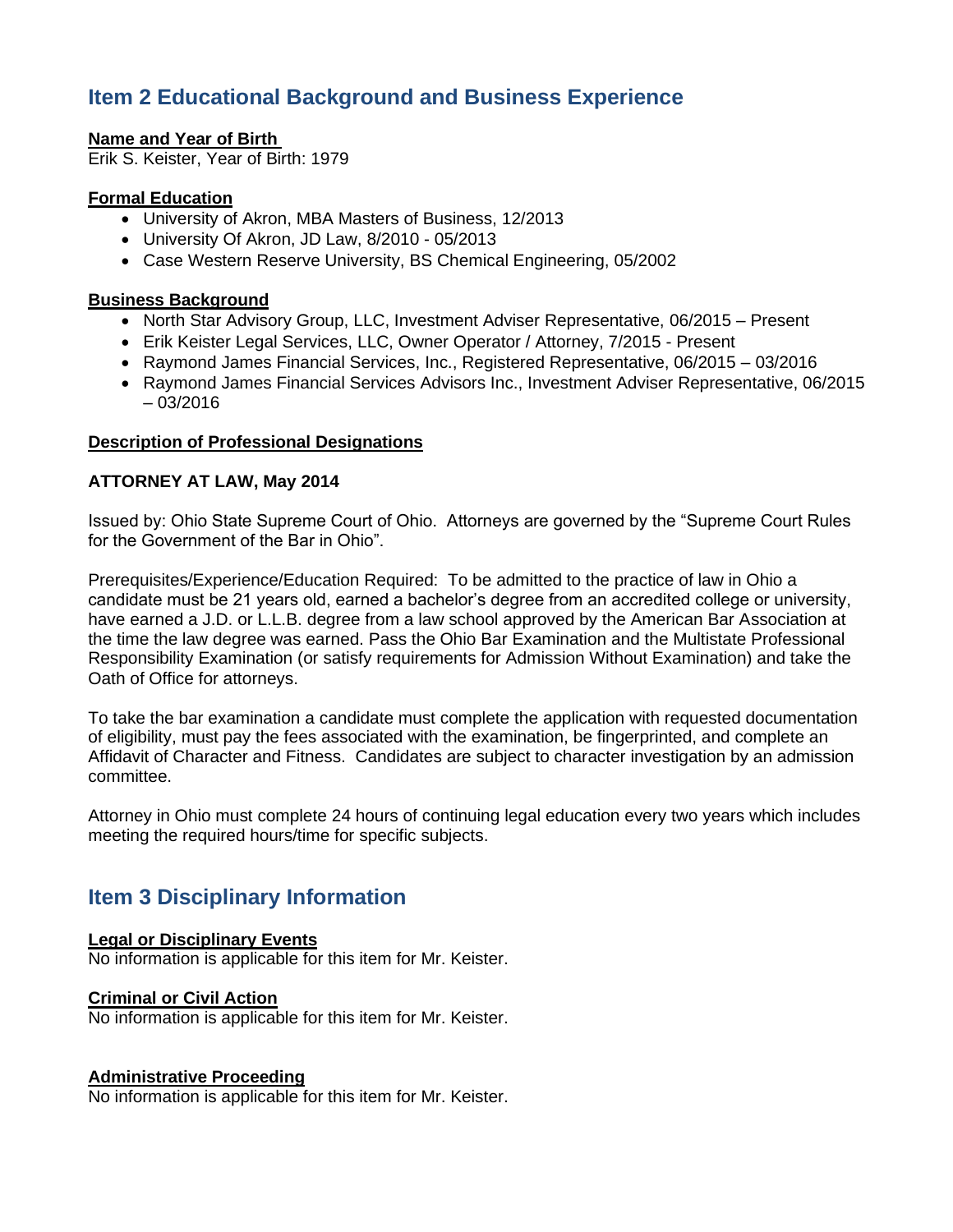#### **Self-Regulatory Organization Proceeding**

No information is applicable for this item for Mr. Keister.

#### **Other Proceeding**

No information is applicable for this item for Mr. Keister.

## **Item 4 Other Business Activities**

#### **Investment Related Activities**

Mr. Keister is separately licensed as an independent insurance agent. In this capacity, he can effect transactions in insurance products for his clients and earn commissions for these activities. The fees you pay our firm for advisory services are separate and distinct from the commissions earned by Mr. Keister for insurance related activities. This presents a conflict of interest because Mr. Keister may have an incentive to recommend insurance products to you for the purpose of generating commissions rather than solely based on your needs. However, you are under no obligation, contractually or otherwise, to purchase insurance products through Mr. Keister or any person affiliated with our firm.

#### **Other Business or Occupation for Compensation**

Mr. Keister is Attorney / Owner of Erik Keister Legal Services, LLC, a law firm. If you require legal services, we may recommend that you use Erik Keister Legal Services, LLC. The services provided and compensation received by Mr. Keister for legal related activities are separate and distinct from any fees paid for advisory services provided by our firm. While we believe that Erik Keister Legal Services, LLC's fees are competitive, such fees may be higher than those charged by other firms providing the same or similar services. You are under no obligation to use the legal services provided by Mr. Keister.

Mr. Keister is the defensive coordinator for the Pittsburgh Passion since 2022. This is a paid position. Mr. Keister was previously the head coach for the Cleveland Fusion from 2012-2019. Mr. Keister was previously in a paid coaching position as a defensive coordinator for the Cleveland Fusion from 2003- 2007.

Mr. Keister is a football coach with American Football Events Team USA. This is not a paid position.

# **Item 5 Additional Compensation**

Refer to the *Other Business Activities* section above for disclosures on Mr. Keister's receipt of additional compensation as a result of his other business activities. Other than the activities disclosed, Mr. Keister has no other activities for which he receives compensation.

Also, refer to the *Fees and Compensation*, *Client Referrals and Other Compensation, and Other Financial Industry Activities and Affiliations* section(s) of North Star Advisory Group, LLC's Firm Brochure (Form ADV, Part 2A) for additional disclosures on this topic.

## **Item 6 Supervision**

#### **Description of Supervision**

In the supervision of our associated persons, advice provided is limited based on the restrictions set by North Star Advisory Group, LLC, and by internal decisions as to the types of investments that may be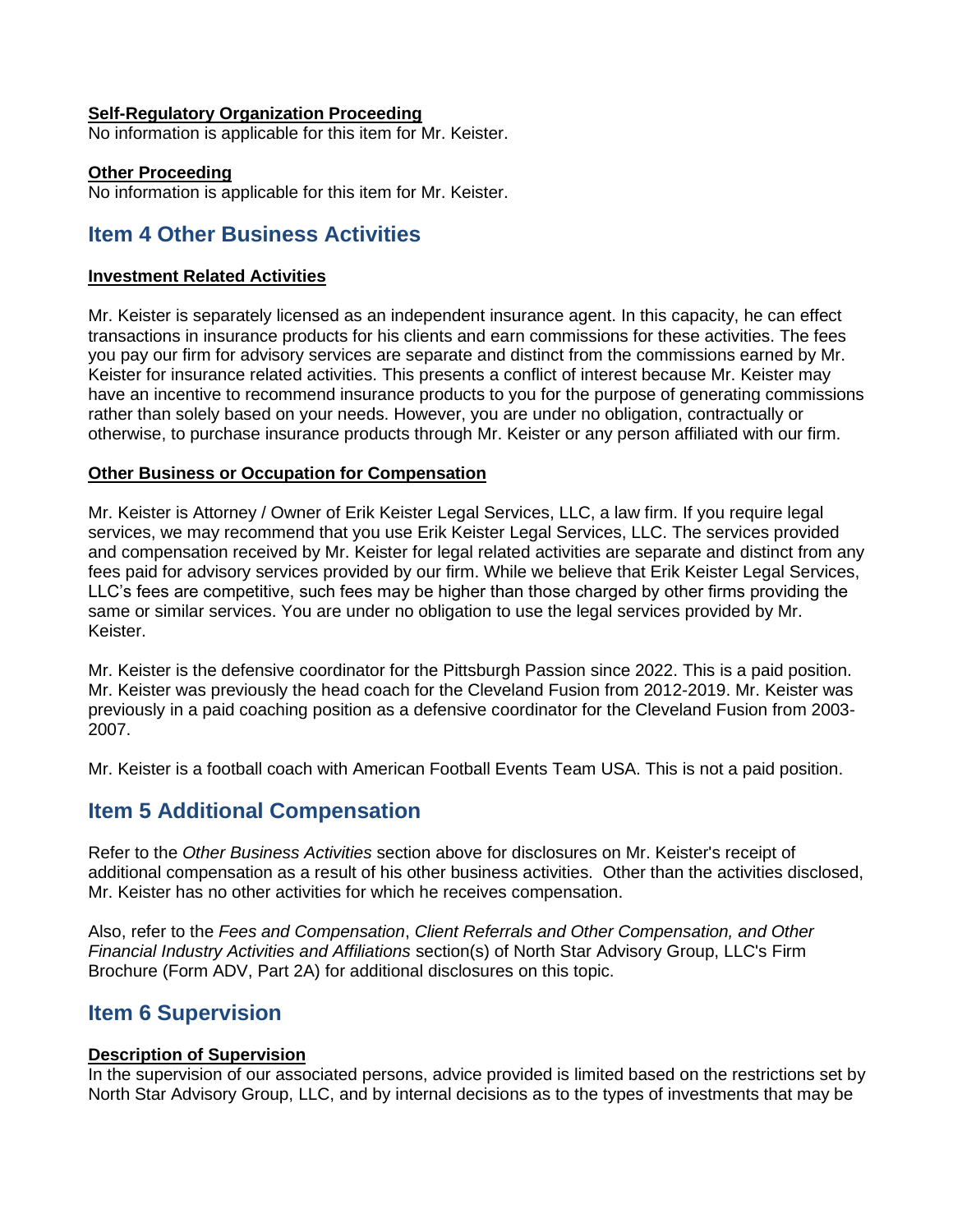included in client portfolios. We conduct periodic reviews of client holdings and documented suitability information to provide reasonable assurance that the advice provided remains aligned with each client's stated investment objectives and with our internal guidelines.

## **Name, Title and Telephone Number of Supervisor**

- Mr. Keister's supervisor is Mark Kangas, CEO and Investment Advisor Representative
- Mr. Kangas' phone number is 216-202-0202

# **Item 7 Requirements for State Registered Advisers**

## **Additional Information Regarding Disciplinary Events**

No information is applicable for this item for Mr. Keister.

## **Bankruptcy**

No information is applicable for this item for Mr. Keister.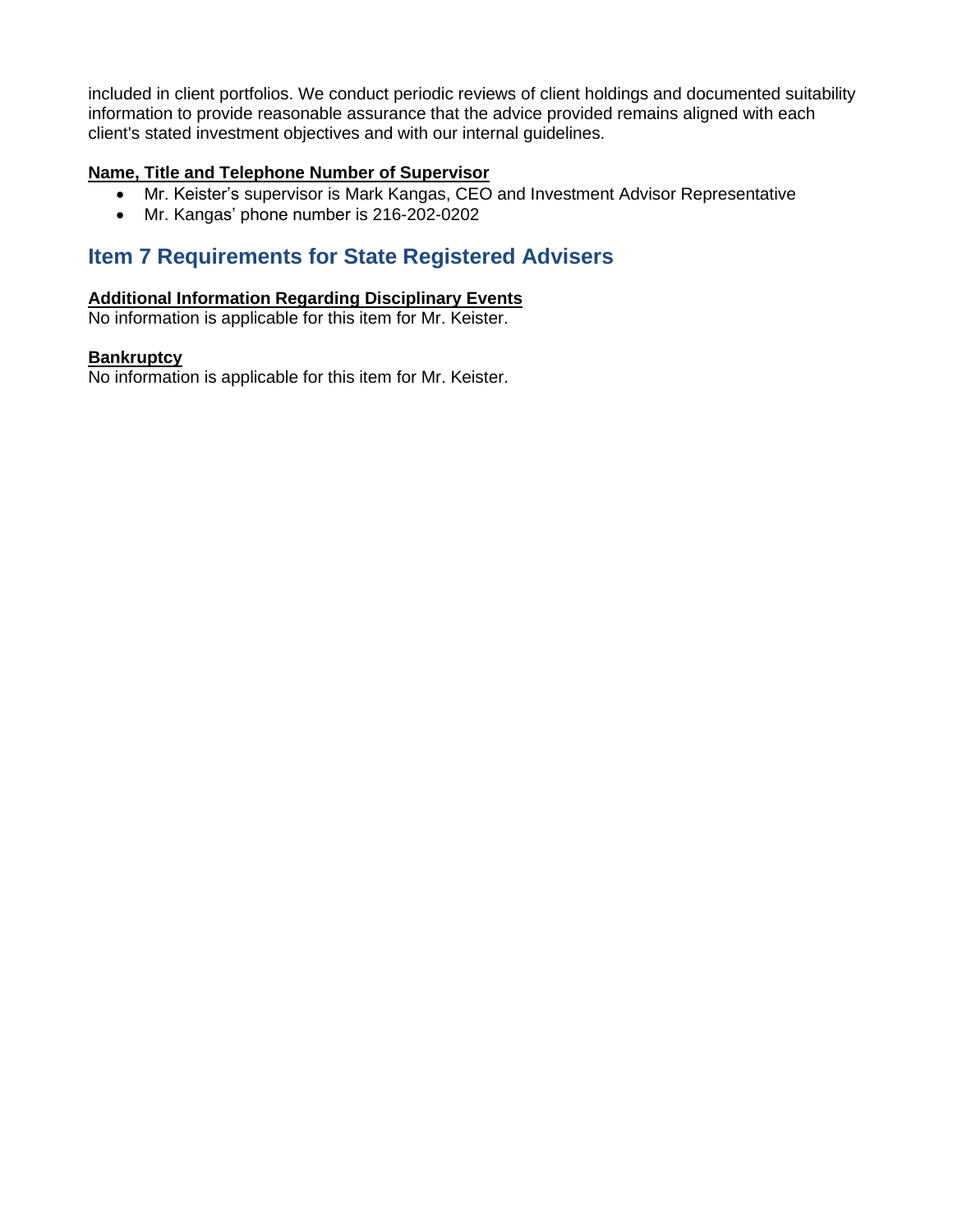#### **FORM ADV PART 3 (Client Relationship Summary)** Dated: 11/11/2021

#### **Item 1: Introduction**

NORTH STAR ADVISORY GROUP, LLC is an investment adviser registered with the Securities and Exchange Commission offering advisory accounts and services. Brokerage and investment advisory services and fees differ, and it is important that you understand the differences. This document gives you a summary of the types of services and fees we offer. Please visi[t www.investor.gov/CRS](http://www.investor.gov/CRS) for free, simple tools to research firms and for educational materials about brokerdealers, investment advisers, and investing.

#### **Item 2: Relationships and services**

Questions to ask us: Given my financial situation, should I choose an investment advisory service? Why or why not? How will you choose investments to recommend to me? What is your relevant experience, including your licenses, education and other qualifications?

What do these qualifications mean? What investment services and advice can you provide me?

*Our firm primarily offers the following investment advisory services to retail clients: portfolio management (we review your portfolio, investment strategy, and investments), financial planning services, selection of other advisers (we may select a third-party adviser for you to use). We provide pension consulting services and advisory services to retirement plans. As part of our standard services, we typically monitor client accounts on at least an annual basis. Our firm offers discretionary services, and the investment advisor representative makes decisions regarding the purchase or sale of investments. We may limit the types of investments that are recommended since not every type of investment vehicle is needed to create an appropriate portfolio. Our firm does not have a minimum account size. Please also see our Form ADV Part 2A ("Brochure"), specifically Items 4 & 7.*

#### **Item 3: Fees, costs, conflicts and standard of conduct**

Questions to ask us: Help me understand how these fees and costs might affect my investments. If I give you \$10,000 to invest, how much will go to fees and costs, and how much will be invested for me? How might your conflicts of interest affect me, and how will you address them?

#### What fees will I pay?

*Our fees may vary depending on the services you receive. Additionally, the amount of assets in your account affects our advisory fee; the more assets you have in your advisory account, the more you will pay us and thus we have an incentive to increase those assets to increase our fee. The fee is 1.00% of assets under management, unless otherwise agreed to and specified in writing in the asset Management Agreement. Our advisory fee is negotiable, depending on individual client circumstances. You pay our fees even if you do not have any transactions and the advisory fee paid to us generally does not vary based on the type of investments selected. Please also see Items 4, 5, 6, 7 & 8 of our Brochure.*

*Some investments (e.g., mutual funds, variable annuities, etc.) impose additional fees (e.g., transactional fees and product-level fees) that reduce the value of your investment over time. The same goes for any additional fees you pay to a custodian. Additionally, you will pay transaction fees, if applicable, when we buy or sell an investment for your account. You will pay fees and costs whether you make or lose money on your investments. Fees and costs will reduce any amount of money you make on your investments over time. Please make sure you understand what fees and costs you are paying. Please also see our Brochure for additional details.*